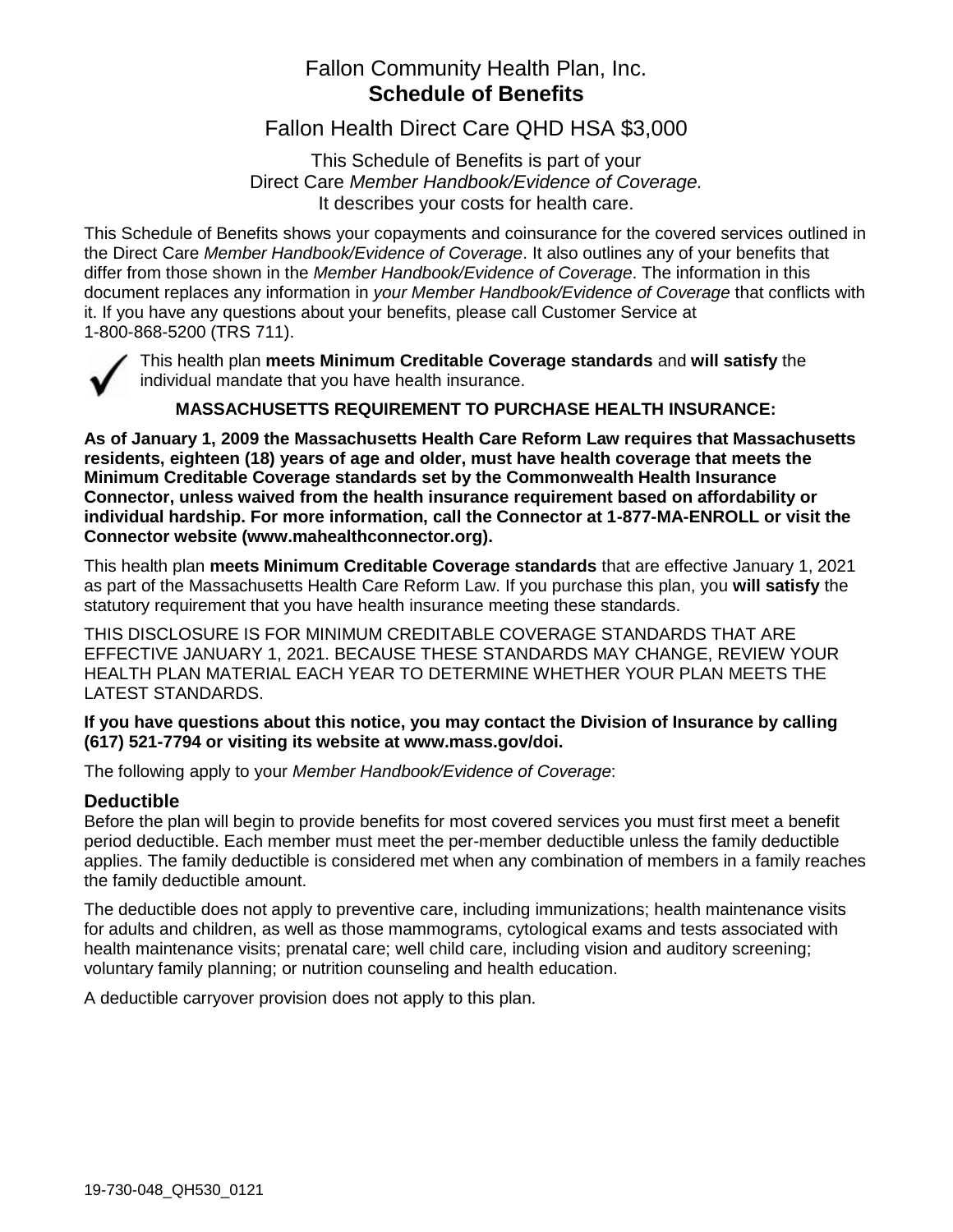## **Your costs for covered services**

Your deductible is **\$3,000** if you elected individual coverage. Your deductible is **\$6,000** if you elected family coverage. If you elect individual coverage, you must meet the individual coverage deductible amount. If you elect family coverage, you and your family must meet the family coverage deductible amount. The family coverage deductible is considered met when any combination of members in a family reaches the family deductible amount. Any one member in a plan that is subject to the family deductible who accumulates services totaling the minimum family deductible amount allowed under IRS guidelines in the applicable benefit period has met the deductible, and will receive benefits for covered services less any applicable copayments or coinsurance. The remaining members in a plan that is subject to a family deductible must fulfill the balance of the family plan deductible amount. The deductible does not apply to preventive care. A deductible carryover provision does not apply to this plan.

## **Out-of-pocket maximum**

There is a limit to what you will have to pay for the covered health care services you receive during the benefit period. This is called your out-of-pocket maximum. Your out-of-pocket maximum includes your deductible plus any coinsurance and copayments you pay. Your out-of-pocket maximum does not include your premium charge or any costs you incur for health care services not covered by the plan. **Your outof-pocket maximum is \$7,000 if you elected individual coverage. Your out-of-pocket maximum is \$14,000 if you elected family coverage.** The family out-of-pocket maximum is considered met when any combination of members in a family reaches the family out-of-pocket maximum amount.

### **Domestic partner coverage**

You may include a domestic partner and his/her dependents under your family coverage. A domestic partner is defined as a partner of the same or opposite sex whom you have registered with your employer for eligibility for benefits, and have included under your family coverage for health insurance.

## **It Fits! ™ benefit**

Your contract includes coverage for services provided under the It Fits! ™ program to a maximum of \$150.

### **SmartShopper program**

Your contract includes coverage for services provided under the SmartShopper program. Please go to the Fallon Health website at www.fallonhealth.org and visit the member portal for details.

### **Covered services**

The following chart shows your costs for covered services. These costs apply to the services in the **Description of benefits** section of your *Member Handbook/Evidence of Coverage*. In summary, your responsibilities are as follows: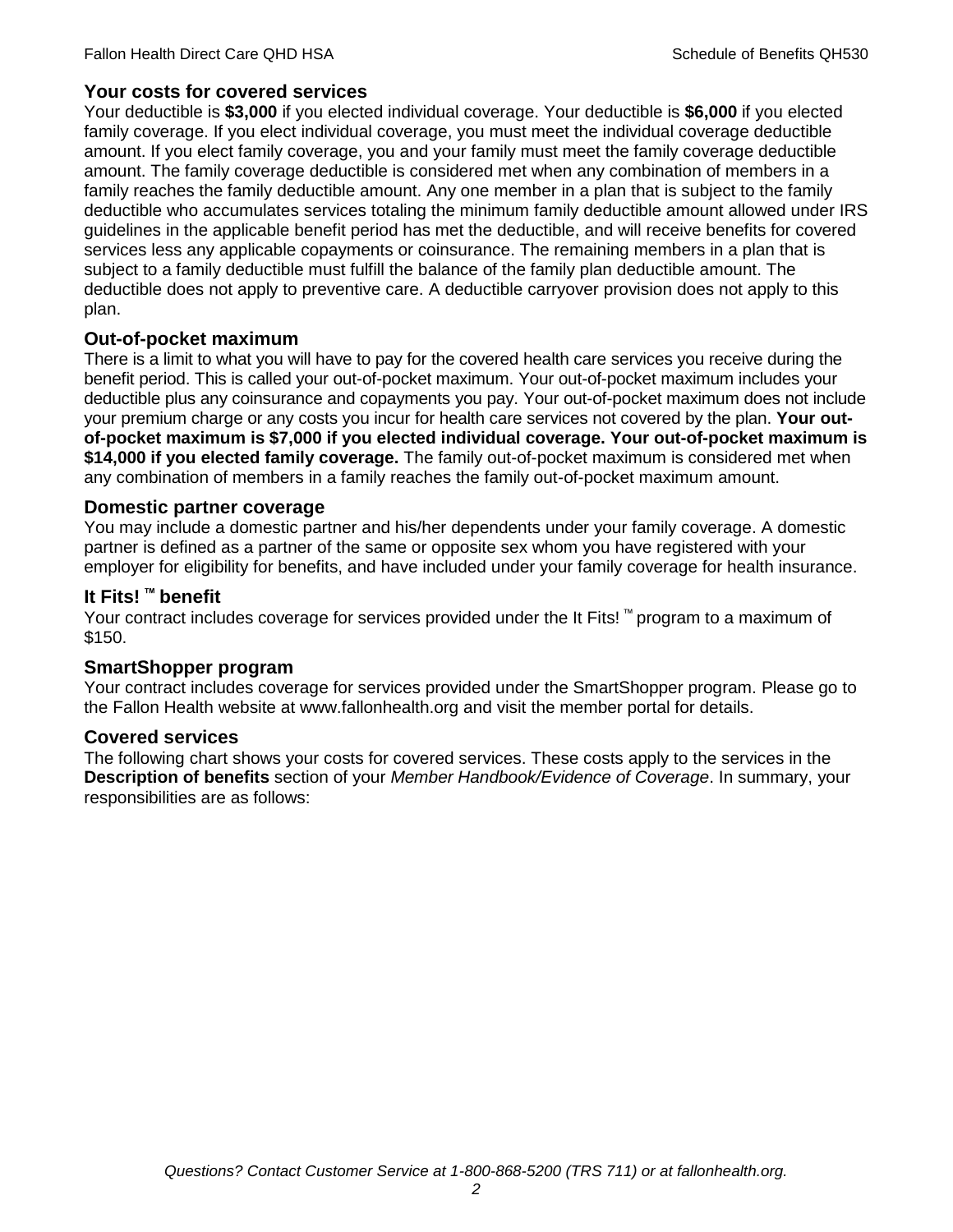|    | <b>Covered services</b>                                                                                                                                                                                                                                      | <b>Benefits</b>                                                |
|----|--------------------------------------------------------------------------------------------------------------------------------------------------------------------------------------------------------------------------------------------------------------|----------------------------------------------------------------|
|    | <b>Ambulance services</b>                                                                                                                                                                                                                                    |                                                                |
|    | 1. Ambulance transportation for an emergency                                                                                                                                                                                                                 | Covered in full after you<br>meet your deductible              |
|    | 2. Ambulance transportation for non-emergency situations, when<br>medically necessary                                                                                                                                                                        | Covered in full after you<br>meet your deductible              |
|    | <b>Autism services</b>                                                                                                                                                                                                                                       |                                                                |
|    | Prior authorization required                                                                                                                                                                                                                                 |                                                                |
|    | 1. Habilitative and rehabilitative care                                                                                                                                                                                                                      | \$25 copayment per visit<br>after you meet your<br>deductible  |
|    | 2. Applied behavior analysis when supervised by a board certified<br>behavioral analyst                                                                                                                                                                      | Covered in full after you<br>meet your deductible              |
| 3. | Therapeutic care, services including speech, physical and<br>occupational therapy                                                                                                                                                                            | \$25 copayment per visit<br>after you meet your<br>deductible  |
|    | Durable medical equipment and prosthetic/orthotic devices                                                                                                                                                                                                    |                                                                |
|    | Referral and prior authorization required for most services                                                                                                                                                                                                  |                                                                |
|    | 1. The purchase or rental of durable medical equipment and<br>prosthetic/orthotic devices (including the fitting, preparing, repairing<br>and modifying of the appliance)                                                                                    | 30% coinsurance after you<br>meet your deductible              |
|    | 2. Scalp hair prosthesis (wigs) for individuals who have suffered hair loss                                                                                                                                                                                  | 30% coinsurance after you                                      |
|    | as a result of the treatment of any form of cancer or leukemia.<br>Coverage is provided for one scalp hair prosthetic (wig) per member<br>per benefit period when the prosthesis is determined to be medically<br>necessary by a plan physician and the plan | meet your deductible                                           |
|    | 3. Breast prosthesis that is medically necessary after a covered                                                                                                                                                                                             | 30% coinsurance after you                                      |
|    | reconstructive surgery following a mastectomy                                                                                                                                                                                                                | meet your deductible                                           |
|    | 4. Prosthetic limbs which replace, in whole or in part, an arm or leg.                                                                                                                                                                                       | 20% coinsurance after you<br>meet your deductible              |
|    | 5. Insulin pump and insulin pump supplies                                                                                                                                                                                                                    | Covered in full after you<br>meet your deductible              |
|    | 6. Breast pumps                                                                                                                                                                                                                                              | Covered in full                                                |
|    | 7. Up to \$2,000 per ear for hearing aid device only, every 36 months<br>(must be 21 years of age or younger)<br>Related services and supplies for hearing aids (not subject to the<br>\$2,000 limit)                                                        | 30% coinsurance after you<br>meet your deductible              |
|    | 8. Medical and surgical supplies                                                                                                                                                                                                                             | Covered in full after you<br>meet your deductible              |
|    | <b>Emergency and urgent care</b>                                                                                                                                                                                                                             |                                                                |
|    | 1. Emergency room visits                                                                                                                                                                                                                                     | \$250 copayment per visit<br>after you meet your<br>deductible |
| 2. | Emergency room visits when you are admitted to an observation room                                                                                                                                                                                           | Covered in full after you<br>meet your deductible              |
| 3. | Urgent care visits in a doctor's office or at an urgent care facility                                                                                                                                                                                        | \$40 copayment per visit<br>after you meet your<br>deductible  |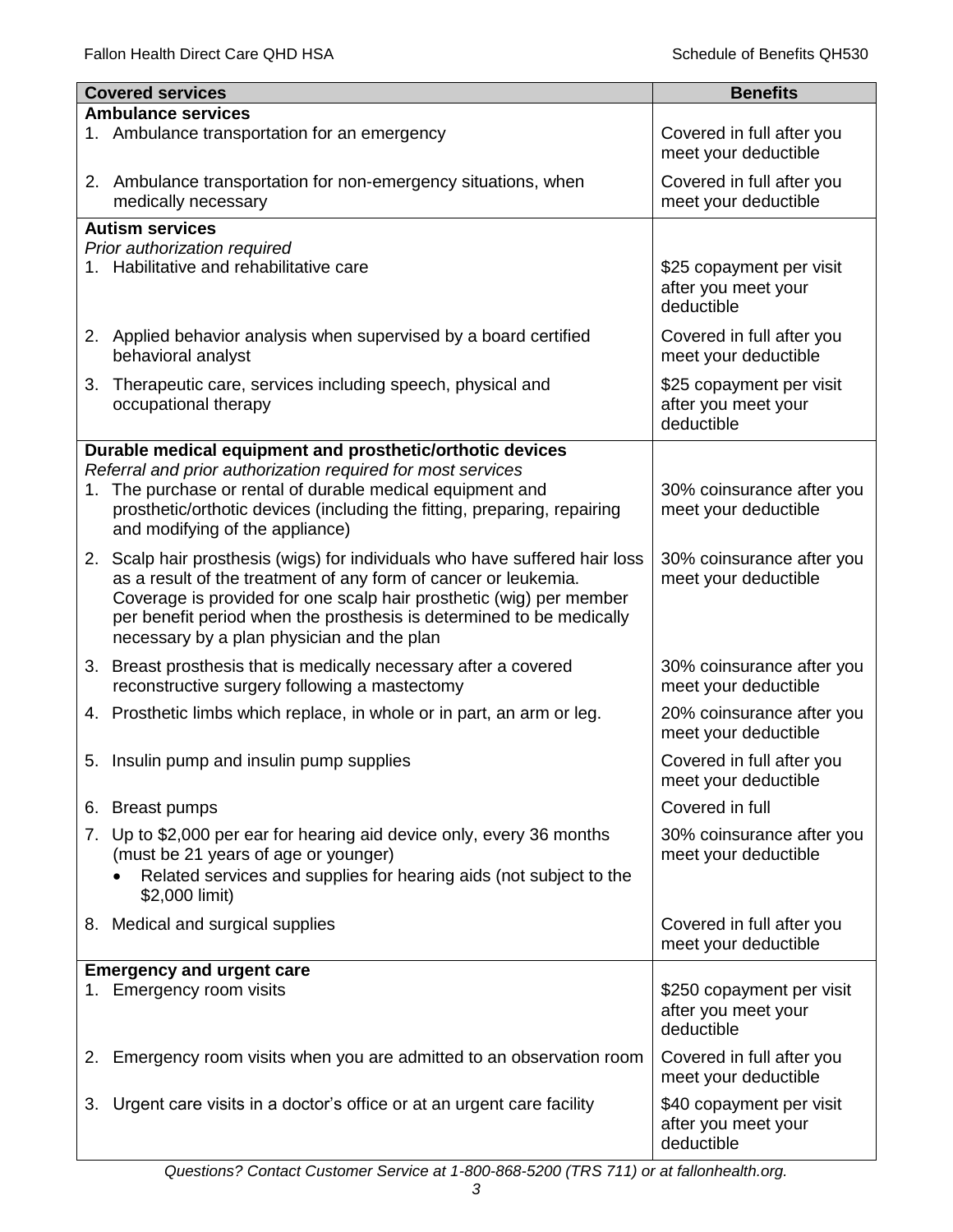|                                      | <b>Covered services</b>                                                                                                                                                                                                                                                                                                                                                               | <b>Benefits</b>                                                                                                                                                                            |  |
|--------------------------------------|---------------------------------------------------------------------------------------------------------------------------------------------------------------------------------------------------------------------------------------------------------------------------------------------------------------------------------------------------------------------------------------|--------------------------------------------------------------------------------------------------------------------------------------------------------------------------------------------|--|
| Emergency and urgent care, continued |                                                                                                                                                                                                                                                                                                                                                                                       |                                                                                                                                                                                            |  |
|                                      | 4. Emergency prescription medication provided out of the Direct Care<br>service area as part of an approved emergency treatment                                                                                                                                                                                                                                                       | Tier 1: \$5 copayment<br>Tier 2: \$30 copayment<br>Tier 3: \$100 copayment<br>Tier 4: \$200 copayment<br>for up to a 14-day supply<br>after you meet your<br>deductible                    |  |
|                                      | 5. Telemedicine visits with physicians through Teladoc. Visits are<br>performed by phone, video, or mobile app.                                                                                                                                                                                                                                                                       | \$5 copayment per visit<br>after you meet your<br>deductible                                                                                                                               |  |
|                                      | <b>Enteral formulas and low protein foods</b>                                                                                                                                                                                                                                                                                                                                         |                                                                                                                                                                                            |  |
|                                      | Referral and prior authorization required for enteral formulas<br>1. Enteral formulas, upon a physician's written order, for home use in the<br>treatment of malabsorption caused by Crohn's disease, ulcerative<br>colitis, gastroesophageal reflux, gastrointestinal motility, chronic<br>intestinal pseudo-obstruction, and inherited diseases of amino acids<br>and organic acids | Covered in full after you<br>meet your deductible                                                                                                                                          |  |
|                                      | 2. Food products that have been modified to be low in protein for<br>individuals with inherited diseases of amino acids and organic acids.<br>You may be required to purchase these products over the counter<br>and submit claims to the plan for reimbursement.                                                                                                                     | Covered in full after you<br>meet your deductible                                                                                                                                          |  |
|                                      | Home health care services                                                                                                                                                                                                                                                                                                                                                             |                                                                                                                                                                                            |  |
|                                      | Prior authorization required<br>1. Part-time or intermittent skilled nursing care and physical therapy<br>provided in your home by a home health agency                                                                                                                                                                                                                               | Covered in full after you<br>meet your deductible                                                                                                                                          |  |
|                                      | 2. Additional services and supplies that are determined to be a medically<br>necessary component of skilled nursing care and physical therapy                                                                                                                                                                                                                                         | Covered in full after you<br>meet your deductible                                                                                                                                          |  |
|                                      | 3. Home dialysis services and non-durable medical supplies                                                                                                                                                                                                                                                                                                                            | Covered in full after you<br>meet your deductible                                                                                                                                          |  |
|                                      | <b>Hospice care services</b>                                                                                                                                                                                                                                                                                                                                                          |                                                                                                                                                                                            |  |
|                                      | Referral and prior authorization required                                                                                                                                                                                                                                                                                                                                             | Covered in full after you<br>meet your deductible                                                                                                                                          |  |
| 1.                                   | <b>Hospital inpatient services</b><br>Referral and prior authorization required<br>Inpatient hospital services including room and board in a semiprivate<br>room and the services and supplies that would ordinarily be furnished<br>to you while you are an inpatient                                                                                                                | \$200 copayment per<br>admission after you meet<br>your deductible                                                                                                                         |  |
|                                      | Infertility/assisted reproductive technology (art) services*                                                                                                                                                                                                                                                                                                                          |                                                                                                                                                                                            |  |
|                                      | Referral and prior authorization required (unless provided by a Reliant<br>Medical Group specialist and you have a Reliant Medical Group PCP)<br>Office visits for the consultation, evaluation and diagnosis of fertility                                                                                                                                                            | \$25 copayment per visit<br>with a PCP and certain<br>other providers after you<br>meet your deductible<br>\$40 copayment per visit<br>with a specialist after you<br>meet your deductible |  |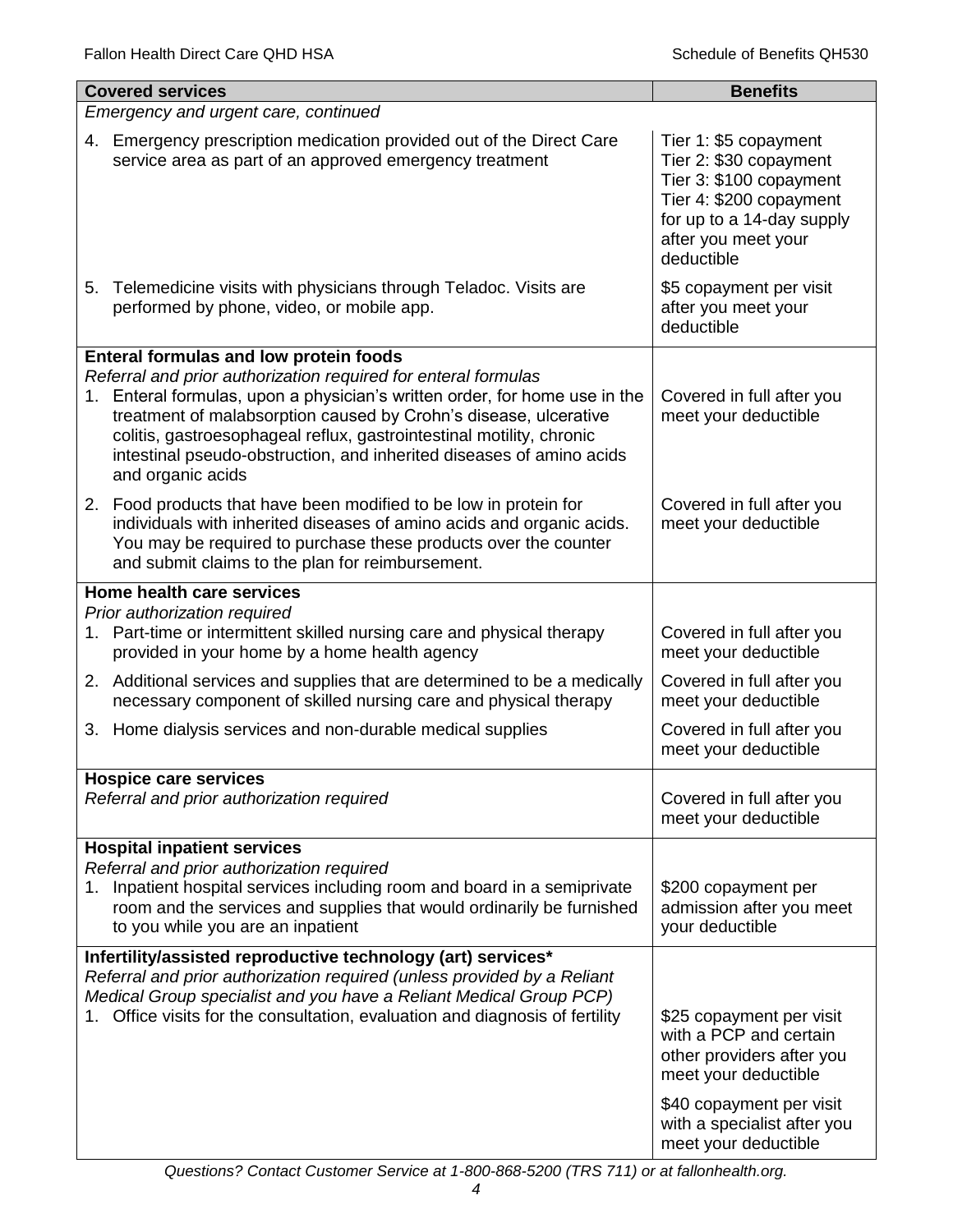| <b>Covered services</b>                                                                                                                                                                                                                                                                                                                                                                                                                                                                                                                                                                                                                                                                                                                                                                                                                                                                                                                                                                                                                                                                                                                        | <b>Benefits</b>                                                          |
|------------------------------------------------------------------------------------------------------------------------------------------------------------------------------------------------------------------------------------------------------------------------------------------------------------------------------------------------------------------------------------------------------------------------------------------------------------------------------------------------------------------------------------------------------------------------------------------------------------------------------------------------------------------------------------------------------------------------------------------------------------------------------------------------------------------------------------------------------------------------------------------------------------------------------------------------------------------------------------------------------------------------------------------------------------------------------------------------------------------------------------------------|--------------------------------------------------------------------------|
| Infertility/assisted reproductive technology (art) services*, continued                                                                                                                                                                                                                                                                                                                                                                                                                                                                                                                                                                                                                                                                                                                                                                                                                                                                                                                                                                                                                                                                        |                                                                          |
| 2. Diagnostic laboratory services                                                                                                                                                                                                                                                                                                                                                                                                                                                                                                                                                                                                                                                                                                                                                                                                                                                                                                                                                                                                                                                                                                              | Covered in full after you<br>meet your deductible                        |
| Diagnostic X-ray services<br>3.                                                                                                                                                                                                                                                                                                                                                                                                                                                                                                                                                                                                                                                                                                                                                                                                                                                                                                                                                                                                                                                                                                                | Covered in full after you<br>meet your deductible                        |
| 4. Artificial insemination, such as intrauterine insemination (IUI)                                                                                                                                                                                                                                                                                                                                                                                                                                                                                                                                                                                                                                                                                                                                                                                                                                                                                                                                                                                                                                                                            | Covered in full after you<br>meet your deductible                        |
| 5. Assisted reproductive technologies* except for those listed below                                                                                                                                                                                                                                                                                                                                                                                                                                                                                                                                                                                                                                                                                                                                                                                                                                                                                                                                                                                                                                                                           | Covered in full after you<br>meet your deductible                        |
| 6. Assisted reproductive technologies for:<br>In-vitro fertilization (IVF-ET)<br>$\bullet$<br>Gamete intrafallopian transfer (GIFT)<br>$\bullet$<br>Zygote intrafallopian transfer (ZIFT)                                                                                                                                                                                                                                                                                                                                                                                                                                                                                                                                                                                                                                                                                                                                                                                                                                                                                                                                                      | \$100 copayment per<br>procedure after you meet<br>your deductible       |
| 7. Sperm, egg, and/or inseminated egg procurement, assisted hatching,<br>cryopreservation, processing and banking for plan members in active<br>infertility treatment, to the extent that such costs are not covered by<br>the donor's insurer                                                                                                                                                                                                                                                                                                                                                                                                                                                                                                                                                                                                                                                                                                                                                                                                                                                                                                 | Covered in full after you<br>meet your deductible                        |
| * See the Description of benefits section of your Member<br>Handbook/Evidence of Coverage for a list of covered infertility/ART<br>services.                                                                                                                                                                                                                                                                                                                                                                                                                                                                                                                                                                                                                                                                                                                                                                                                                                                                                                                                                                                                   |                                                                          |
| <b>Maternity services</b><br>1. Obstetrical services including prenatal, childbirth, postnatal and<br>postpartum care                                                                                                                                                                                                                                                                                                                                                                                                                                                                                                                                                                                                                                                                                                                                                                                                                                                                                                                                                                                                                          | Prenatal: \$25 copayment<br>(first visit only)                           |
|                                                                                                                                                                                                                                                                                                                                                                                                                                                                                                                                                                                                                                                                                                                                                                                                                                                                                                                                                                                                                                                                                                                                                | Postnatal: \$25 copayment<br>per visit after you meet<br>your deductible |
| Inpatient maternity and newborn child care for a minimum of 48 hours<br>2.<br>of care following a vaginal delivery, or 96 hours of care following a<br>Caesarean section delivery, including charges for the following<br>services when provided during an inpatient maternity admission:<br>childbirth, nursery charges, circumcision, routine examination, hearing<br>screening and medically necessary treatments of congenital defects,<br>birth abnormalities or premature birth. The covered length of stay may<br>be reduced if the mother and the attending physician agree upon an<br>earlier discharge. If you or your newborn are discharged earlier, you<br>are covered for home visits, parent education, assistance and training<br>in breast or bottle feeding and the performance of any necessary and<br>appropriate clinical tests; provided, however that the first home visit<br>shall be conducted by a registered nurse, physician or certified nurse<br>midwife; and provided further, that any subsequent home visit<br>determined to be clinically necessary shall be provided by a licensed<br>health care provider. | \$200 copayment per<br>admission after you meet<br>your deductible       |
| (Fallon Health members are eligible for childbirth classes (refresher class or<br>siblings class))                                                                                                                                                                                                                                                                                                                                                                                                                                                                                                                                                                                                                                                                                                                                                                                                                                                                                                                                                                                                                                             | Covered in full through<br>member reimbursement                          |
|                                                                                                                                                                                                                                                                                                                                                                                                                                                                                                                                                                                                                                                                                                                                                                                                                                                                                                                                                                                                                                                                                                                                                |                                                                          |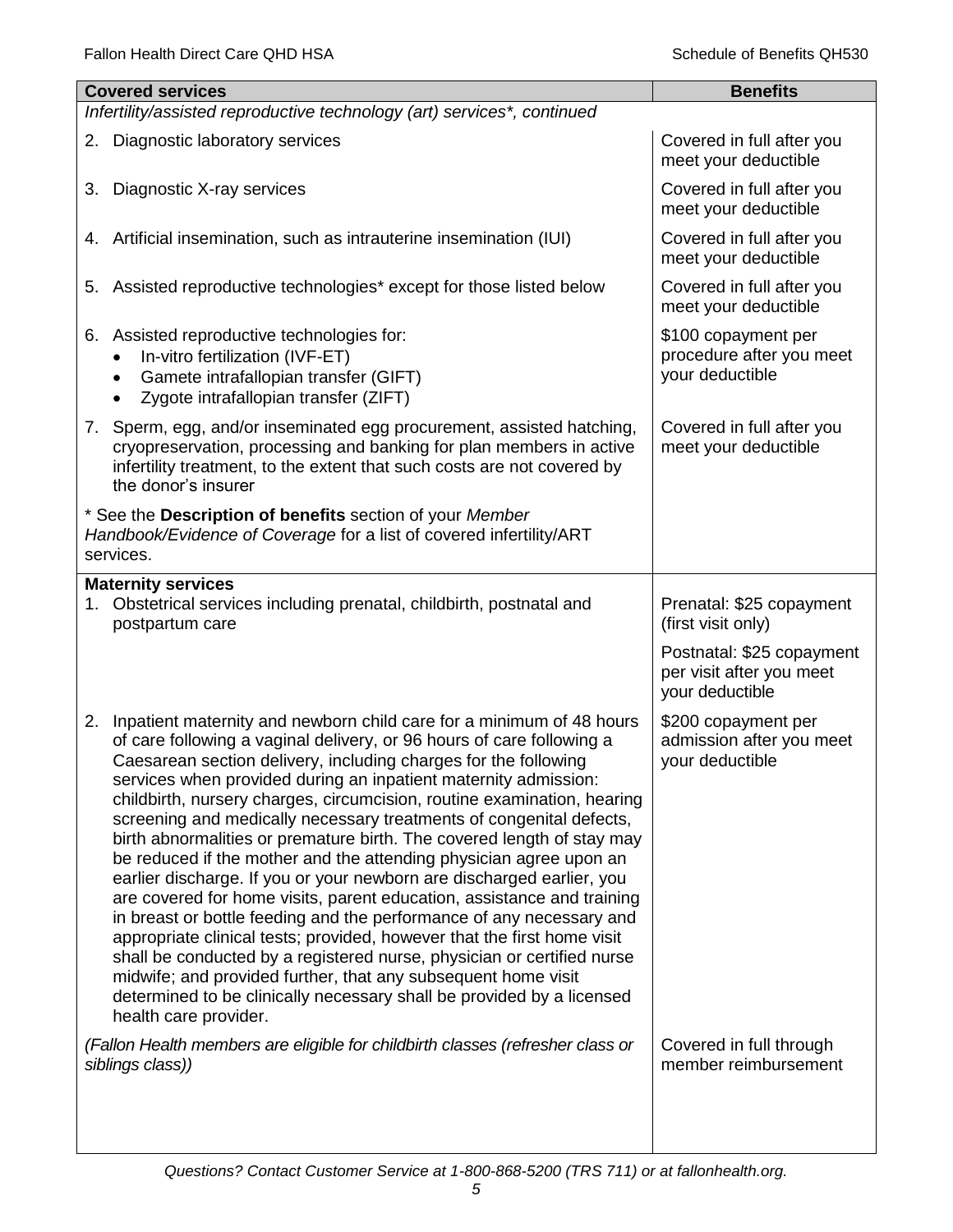|    | <b>Covered services</b>                                                                                                                                                                                                                                                                                                                                                                 | <b>Benefits</b>                                               |
|----|-----------------------------------------------------------------------------------------------------------------------------------------------------------------------------------------------------------------------------------------------------------------------------------------------------------------------------------------------------------------------------------------|---------------------------------------------------------------|
|    | Mental health and substance use services                                                                                                                                                                                                                                                                                                                                                |                                                               |
|    | <b>Inpatient services</b>                                                                                                                                                                                                                                                                                                                                                               |                                                               |
| 1. | Prior authorization required<br>Inpatient hospital care for as many days as your condition requires,<br>including room and board and the services and supplies that would<br>ordinarily be furnished to you while you are an inpatient. These<br>include, but are not limited to, individual, family and group therapy,<br>pharmacological therapy, and diagnostic laboratory services. | Covered in full after you<br>meet your deductible             |
|    | Note: Prior authorization will not be required for behavioral health<br>inpatient admission immediately following an emergency room visit.                                                                                                                                                                                                                                              |                                                               |
|    | <b>Intermediate services</b>                                                                                                                                                                                                                                                                                                                                                            |                                                               |
|    | Prior authorization required                                                                                                                                                                                                                                                                                                                                                            |                                                               |
|    | Intermediate services include but are not limited to:<br>1. Acute and other residential treatment: Mental health services provided<br>in a 24-hour setting therapeutic environments                                                                                                                                                                                                     | Covered in full after you<br>meet your deductible             |
|    | 2. Clinically managed detoxification services: 24 hour, 7 days a week,<br>clinically managed de-tox services in a licensed non-hospital setting<br>that include 24 hour per day supervision                                                                                                                                                                                             | Covered in full after you<br>meet your deductible             |
|    | 3. Partial Hospitalization: Short-term day/evening mental health<br>programming available 5 to 7 days per week                                                                                                                                                                                                                                                                          | \$25 copayment per visit<br>after you meet your<br>deductible |
|    | 4. Intensive outpatient programs: Multimodal, inter-disciplinary,<br>structured behavioral health treatment provided 2-3 hours per day,<br>multiple days per week                                                                                                                                                                                                                       | \$25 copayment per visit<br>after you meet your<br>deductible |
|    | 5. Day treatment: Program encompasses some portion of the day or<br>week rather than a weekly visit                                                                                                                                                                                                                                                                                     | \$25 copayment per visit<br>after you meet your<br>deductible |
|    | 6. Crisis Stabilization: Short-term psychiatric treatment in a structured,<br>community based therapeutic environments.                                                                                                                                                                                                                                                                 | \$25 copayment per visit<br>after you meet your<br>deductible |
|    | 7. In-home therapy services                                                                                                                                                                                                                                                                                                                                                             | \$25 copayment per visit<br>after you meet your<br>deductible |
|    | Intermediate services for children and adolescents under the age of 19                                                                                                                                                                                                                                                                                                                  |                                                               |
|    | 1. Community-based acute treatment                                                                                                                                                                                                                                                                                                                                                      | Covered in full after you<br>meet your deductible             |
| 2. | Intensive community-based treatment                                                                                                                                                                                                                                                                                                                                                     | Covered in full after you<br>meet your deductible             |
| 3. | Intensive Care Coordination                                                                                                                                                                                                                                                                                                                                                             | Covered in full after you<br>meet your deductible             |
| 4. | Family Stabilization Team (also referred to as In-Home Therapy)                                                                                                                                                                                                                                                                                                                         | Covered in full after you<br>meet your deductible             |
| 5. | In-home Behavioral Services                                                                                                                                                                                                                                                                                                                                                             | Covered in full after you<br>meet your deductible             |
|    | 6. Mobile Crisis Intervention (services available up to seven days).<br>Prior authorization not required.                                                                                                                                                                                                                                                                               | Covered in full after you<br>meet your deductible             |
|    | 7. Family support and training                                                                                                                                                                                                                                                                                                                                                          | Covered in full after you<br>meet your deductible             |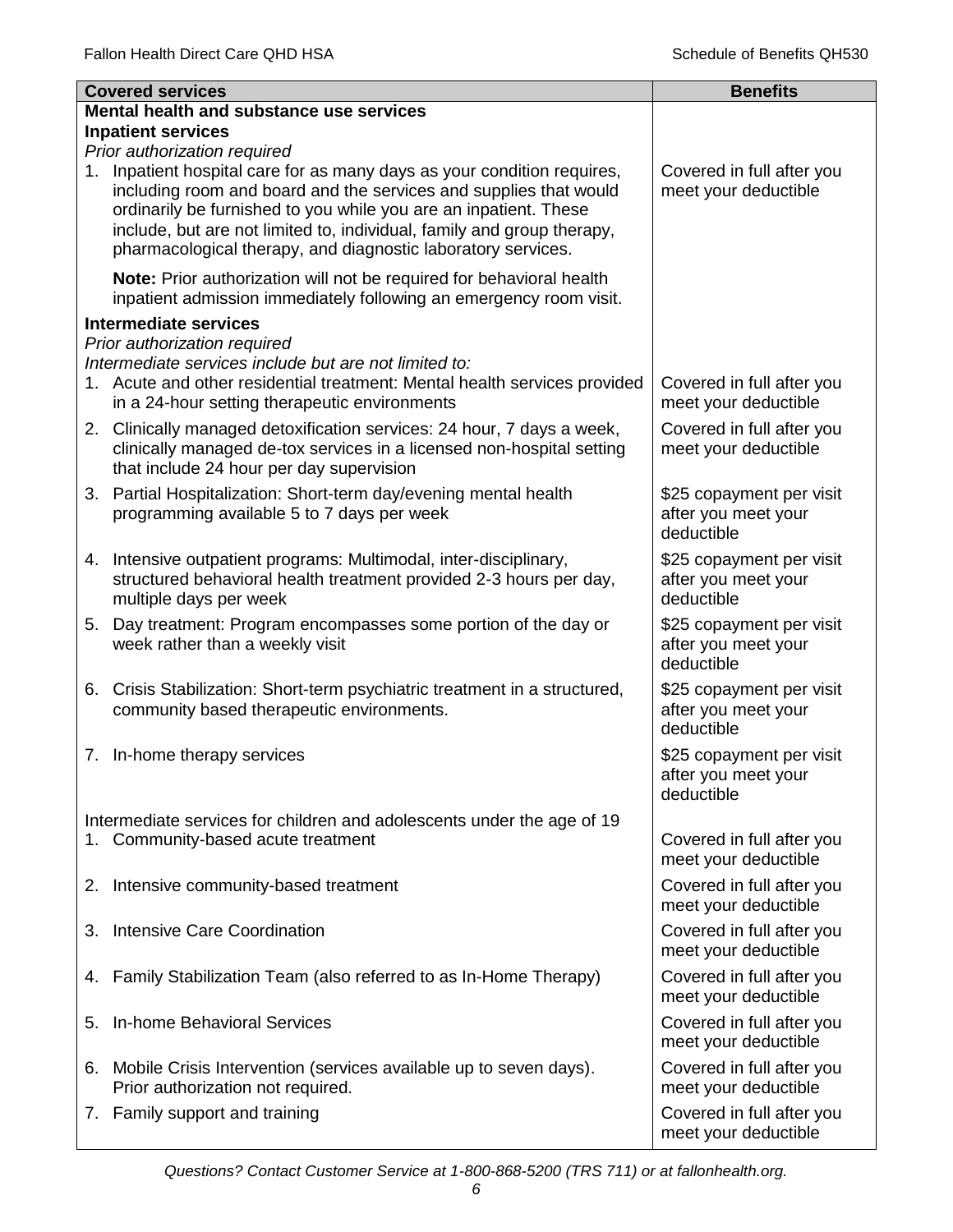| <b>Covered services</b>                                                                                                                                                                                                                                                                                                                                                                    | <b>Benefits</b>                                                                                         |
|--------------------------------------------------------------------------------------------------------------------------------------------------------------------------------------------------------------------------------------------------------------------------------------------------------------------------------------------------------------------------------------------|---------------------------------------------------------------------------------------------------------|
| Mental health and substance use services, continued                                                                                                                                                                                                                                                                                                                                        |                                                                                                         |
| 8. Therapeutic mentoring services                                                                                                                                                                                                                                                                                                                                                          | Covered in full after you<br>meet your deductible                                                       |
| <b>Outpatient services</b><br>Outpatient office visits, including individual, group or family therapy.                                                                                                                                                                                                                                                                                     | \$25 copayment per visit<br>after you meet your<br>deductible                                           |
| 2. Psychopharmacological services, such as visits with a physician to<br>review, monitor and adjust the levels of prescription medication to<br>treat a mental condition. Prior authorization required.                                                                                                                                                                                    | \$25 copayment per visit<br>after you meet your<br>deductible                                           |
| 3. Neuropsychological assessment services when medically necessary.<br>Prior authorization required.                                                                                                                                                                                                                                                                                       | \$25 copayment per visit<br>after you meet your<br>deductible                                           |
| Note: Effective for plan years beginning on or after October 1, 2015,<br>Massachusetts state law (Chapter 258 of the Acts of 2014) restricts the<br>circumstances in which insurers may require prior authorization for<br>substance use services. We will not require prior authorization for<br>substance use services in any circumstances where this is not allowed by<br>Chapter 258. |                                                                                                         |
| Office visits and outpatient services<br>Office visits, to diagnose or treat an illness or an injury<br>1.                                                                                                                                                                                                                                                                                 | \$25 copayment per visit                                                                                |
| Telehealth visits done via a secure, real time Telemedicine<br>$\bullet$<br>platform which is inclusive of both an audio and visual<br>component.                                                                                                                                                                                                                                          | with a PCP and certain<br>other providers after you<br>meet your deductible                             |
|                                                                                                                                                                                                                                                                                                                                                                                            | \$40 copayment per visit<br>with a specialist after you<br>meet your deductible                         |
| 2. A second opinion, upon your request, with another plan provider                                                                                                                                                                                                                                                                                                                         | \$25 copayment per visit<br>with a PCP and certain<br>other providers after you<br>meet your deductible |
|                                                                                                                                                                                                                                                                                                                                                                                            | \$40 copayment per visit<br>with a specialist after you<br>meet your deductible                         |
| 3. Certain drugs covered under medical benefits, and that are ordered,<br>supplied and administered by a plan provider                                                                                                                                                                                                                                                                     | Covered in full after you<br>meet your deductible                                                       |
| 4. Allergy injections                                                                                                                                                                                                                                                                                                                                                                      | Covered in full after you<br>meet your deductible                                                       |
| Radiation therapy and Chemotherapy<br>5.                                                                                                                                                                                                                                                                                                                                                   | Covered in full after you<br>meet your deductible                                                       |
| Respiratory therapy<br>6.                                                                                                                                                                                                                                                                                                                                                                  | Covered in full after you<br>meet your deductible                                                       |
| 7. Hormone replacement services in the doctor's office for<br>perimenopausal or postmenopausal women                                                                                                                                                                                                                                                                                       | \$25 copayment per visit<br>after you meet your<br>deductible                                           |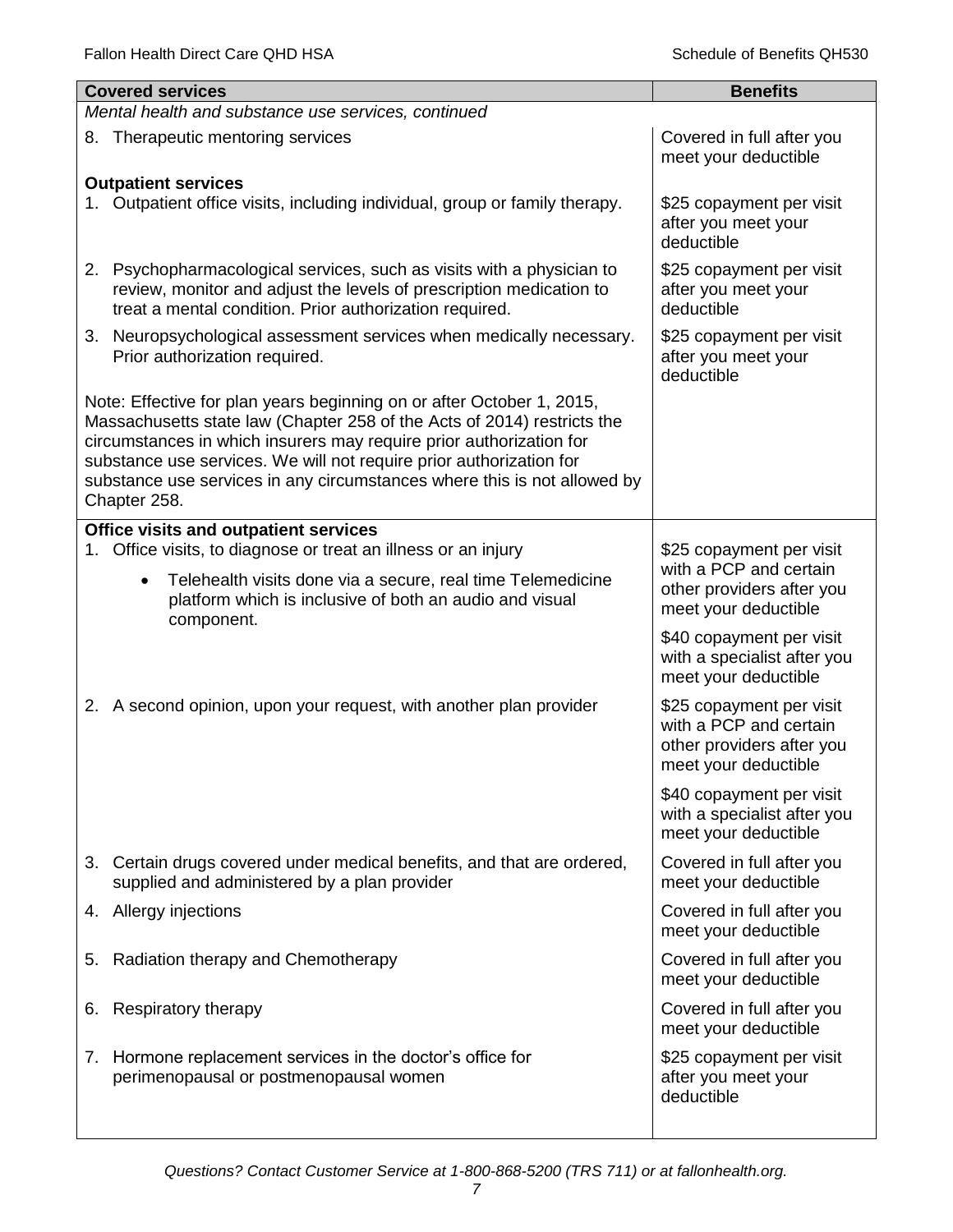| <b>Covered services</b>                                                                                                                                                                                                                                                | <b>Benefits</b>                                                                                                                                           |
|------------------------------------------------------------------------------------------------------------------------------------------------------------------------------------------------------------------------------------------------------------------------|-----------------------------------------------------------------------------------------------------------------------------------------------------------|
| Office visits and outpatient services, continued                                                                                                                                                                                                                       |                                                                                                                                                           |
| Diagnostic lab services ordered by a plan provider, in relation to a<br>8.<br>covered office visit                                                                                                                                                                     | Covered in full after you<br>meet your deductible                                                                                                         |
| 9. Diagnostic X-ray services ordered by a plan provider, in relation to a<br>covered office visit                                                                                                                                                                      | Covered in full after you<br>meet your deductible                                                                                                         |
| 10. Other diagnostic services including but not limited to, EKG,<br>endoscopy, colonoscopy and ultrasound                                                                                                                                                              | Covered in full after you<br>meet your deductible                                                                                                         |
| 11. High-tech imaging services, including but not limited to, MRI/MRA,<br>CT/CTA, PET scans and nuclear cardiology imaging. Limited to one<br>copayment per day when performed at the same facility for the same<br>diagnosis. (Prior authorization required.)         | \$250 copayment per MRI,<br>CT, PET scan or nuclear<br>cardiology image after you<br>meet your deductible                                                 |
| 12. Chiropractic services for acute musculoskeletal conditions. The<br>condition must be new or an acute exacerbation of a previous<br>condition. Chiropractic services will be covered as medically<br>necessary.                                                     | \$25 copayment per visit<br>after you meet your<br>deductible                                                                                             |
| Outpatient lab tests and x-rays                                                                                                                                                                                                                                        | See Diagnostic lab, x-ray<br>and high-tech imaging<br>services                                                                                            |
| 13. Outpatient renal dialysis at a plan-designated center or continuous<br>ambulatory peritoneal dialysis                                                                                                                                                              | Covered in full after you<br>meet your deductible                                                                                                         |
| 14. Diabetes outpatient self-management training and education,<br>including medical nutrition therapy, provided by a certified diabetes<br>health care provider                                                                                                       | \$25 copayment per visit<br>after you meet your<br>deductible                                                                                             |
| 15. Laboratory tests necessary for the diagnosis or treatment of diabetes,<br>including glycosylated hemoglobin, or HbAlc, tests, and<br>urinary/protein/microalbumin and lipid profiles                                                                               | Covered in full after you<br>meet your deductible                                                                                                         |
| 16. Medical social services provided to assist you in adjustment to your or<br>your family member's illness. This includes assessment, counseling,<br>consultation and assistance in accessing community resources.                                                    | \$25 copayment per visit<br>after you meet your<br>deductible                                                                                             |
| 17. Outpatient surgery, anesthesia and the medically necessary<br>preoperative and postoperative care related to the surgery                                                                                                                                           | \$100 copayment per<br>surgery after you meet<br>your deductible when<br>provided in a hospital<br>outpatient, day surgery or<br>ambulatory care facility |
| 18. Visit to a contracted limited service clinic. Services are provided for a<br>variety of common illnesses, including, but not limited to:<br>strep throat<br>ear, eyes, sinus, bladder and bronchial infections<br>minor skin conditions (e.g. sunburn, cold sores) | \$25 copayment per visit<br>after you meet your<br>deductible                                                                                             |
| 19. Podiatry care                                                                                                                                                                                                                                                      |                                                                                                                                                           |
| Outpatient lab tests and x-rays                                                                                                                                                                                                                                        | See Diagnostic lab, x-ray<br>and imaging services                                                                                                         |
| Outpatient surgical services                                                                                                                                                                                                                                           | See Outpatient surgery                                                                                                                                    |
| Outpatient medical care                                                                                                                                                                                                                                                | See Office visits                                                                                                                                         |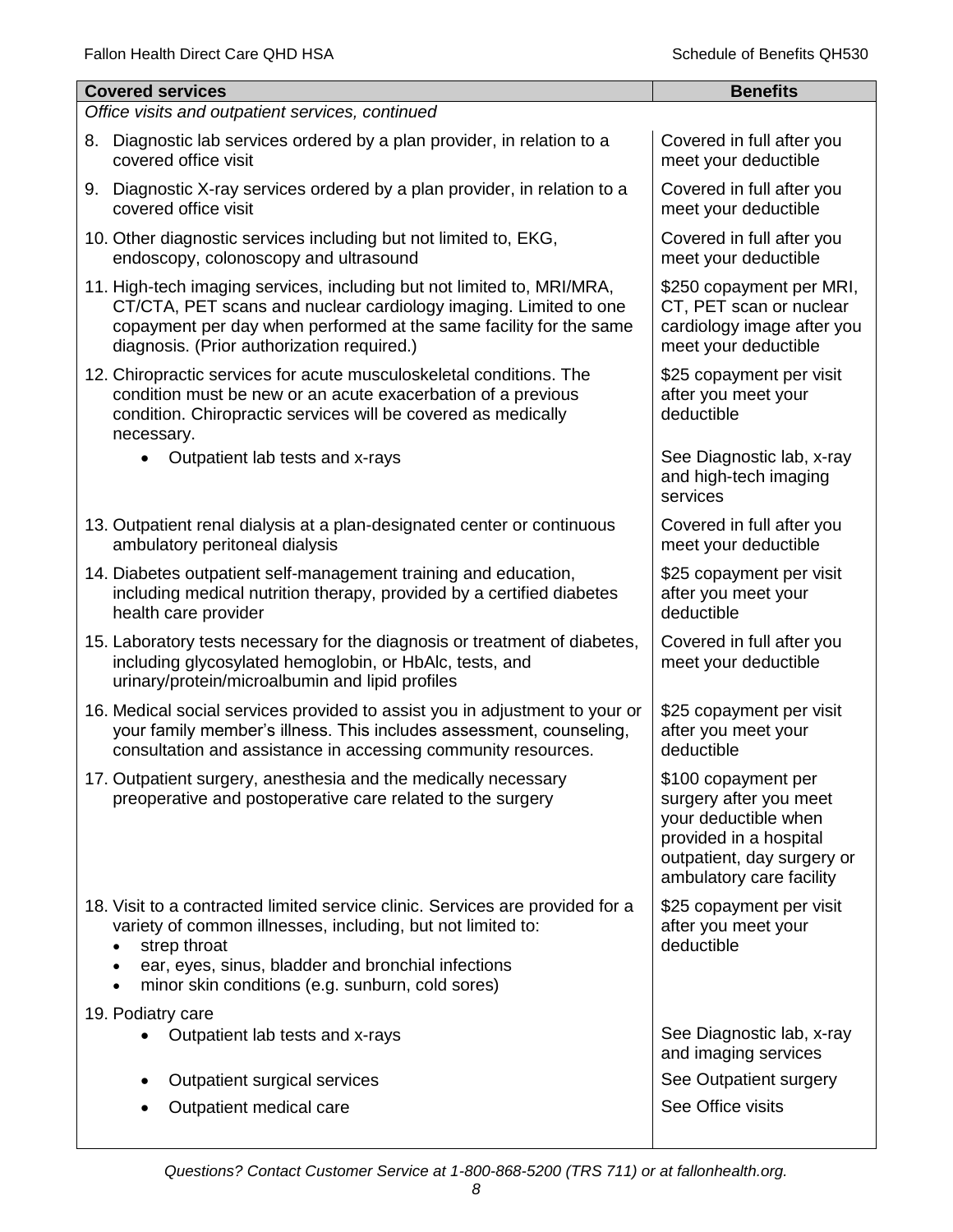|    | <b>Covered services</b>                                                                                                                                                                                                                                                                     | <b>Benefits</b>                                                                                         |
|----|---------------------------------------------------------------------------------------------------------------------------------------------------------------------------------------------------------------------------------------------------------------------------------------------|---------------------------------------------------------------------------------------------------------|
|    | Oral surgery and related services<br>Referral and prior authorization required (except for extraction of                                                                                                                                                                                    |                                                                                                         |
|    | impacted teeth or lingual frenectomy)                                                                                                                                                                                                                                                       |                                                                                                         |
|    | 1. Removal or exposure of impacted teeth, including both hard and soft<br>tissue impactions, or an evaluation for this procedure                                                                                                                                                            | \$40 copayment per visit<br>after you meet your<br>deductible                                           |
|    | 2. Surgical treatments of cysts, affecting the teeth or gums, that must be<br>rendered by a plan oral surgeon                                                                                                                                                                               | \$40 copayment per visit<br>after you meet your<br>deductible                                           |
| 3. | Treatment of fractures of the jaw bone (mandible) or any facial bone                                                                                                                                                                                                                        | \$40 copayment per visit<br>after you meet your<br>deductible                                           |
|    | 4. Evaluation and surgery for the treatment of temporomandibular joint<br>disorder when a medical condition is diagnosed, or for surgery related<br>to the jaw or any structure connected to the jaw                                                                                        | \$40 copayment per visit<br>after you meet your<br>deductible                                           |
|    | 5. Extraction of teeth in preparation for radiation treatment of the head or<br>neck                                                                                                                                                                                                        | \$40 copayment per visit<br>after you meet your<br>deductible                                           |
| 6. | Surgical treatment related to cancer                                                                                                                                                                                                                                                        | \$40 copayment per visit<br>after you meet your<br>deductible                                           |
|    | 7. Emergency medical care, such as, to relieve pain and stop bleeding<br>as a result of accidental injury to sound natural teeth or tissues, when<br>provided as soon as medically possible after the injury. This does not<br>include restorative or other dental services. No referral or | \$25 copayment per visit to<br>a physician's or dentist's<br>office after you meet your<br>deductible   |
|    | authorization is required. Go to the closest provider.                                                                                                                                                                                                                                      | \$250 copayment per visit<br>to an emergency room<br>after you meet your<br>deductible                  |
|    | Note: These benefits are for oral surgery services in an office setting. Oral<br>surgery services in a hospital outpatient, day surgery or ambulatory care<br>facility, or as an inpatient are covered in full after you meet your<br>deductible.                                           |                                                                                                         |
|    | See Office visits and outpatient services for diagnostic lab and X-ray<br>services.                                                                                                                                                                                                         |                                                                                                         |
|    | <b>Organ transplants</b>                                                                                                                                                                                                                                                                    |                                                                                                         |
|    | Referral and prior authorization required<br>1. Office visits related to the transplant                                                                                                                                                                                                     | \$25 copayment per visit<br>with a PCP and certain<br>other providers after you<br>meet your deductible |
|    |                                                                                                                                                                                                                                                                                             | \$40 copayment per visit<br>with a specialist after you<br>meet your deductible                         |
| 2. | Inpatient hospital services, including room and board in a semiprivate<br>room and the services and supplies that would ordinarily be furnished<br>to you while you are an inpatient                                                                                                        | \$200 copayment per<br>admission after you meet<br>your deductible                                      |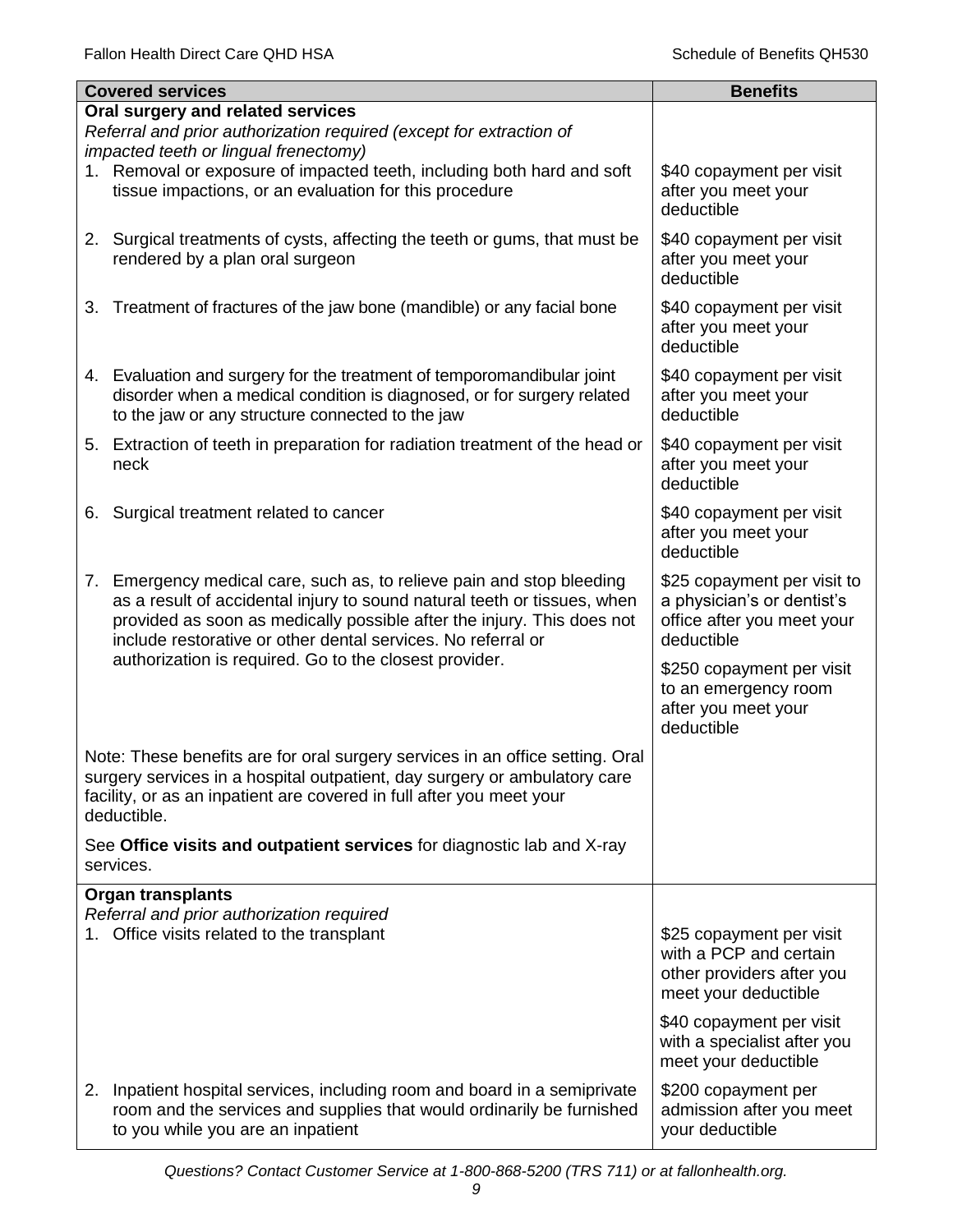| <b>Covered services</b>                                                                                                                                                                                                                                                                                                                                                                                                                                                                                                                                                                                                                                                                                                                                                                                                                                                                                                                                                                                                                                                                       | <b>Benefits</b>                                                                                                                                                                                                                                                                                                                                                                                  |
|-----------------------------------------------------------------------------------------------------------------------------------------------------------------------------------------------------------------------------------------------------------------------------------------------------------------------------------------------------------------------------------------------------------------------------------------------------------------------------------------------------------------------------------------------------------------------------------------------------------------------------------------------------------------------------------------------------------------------------------------------------------------------------------------------------------------------------------------------------------------------------------------------------------------------------------------------------------------------------------------------------------------------------------------------------------------------------------------------|--------------------------------------------------------------------------------------------------------------------------------------------------------------------------------------------------------------------------------------------------------------------------------------------------------------------------------------------------------------------------------------------------|
| Organ transplants, continued                                                                                                                                                                                                                                                                                                                                                                                                                                                                                                                                                                                                                                                                                                                                                                                                                                                                                                                                                                                                                                                                  |                                                                                                                                                                                                                                                                                                                                                                                                  |
| 3. Human leukocyte antigen (HLA) or histocompatability locus antigen<br>testing for A, B or DR antigens, or any combination thereof, necessary<br>to establish bone marrow transplant donor suitability of a member                                                                                                                                                                                                                                                                                                                                                                                                                                                                                                                                                                                                                                                                                                                                                                                                                                                                           | Covered in full after you<br>meet your deductible                                                                                                                                                                                                                                                                                                                                                |
| <b>Pediatric dental benefits</b><br>(for members under the age of 19)                                                                                                                                                                                                                                                                                                                                                                                                                                                                                                                                                                                                                                                                                                                                                                                                                                                                                                                                                                                                                         | See Addendum: Pediatric<br><b>Dental Services</b>                                                                                                                                                                                                                                                                                                                                                |
| <b>Pediatric vision benefits</b><br>(for members under the age of 19)                                                                                                                                                                                                                                                                                                                                                                                                                                                                                                                                                                                                                                                                                                                                                                                                                                                                                                                                                                                                                         | See Addendum: Pediatric<br><b>Vision Services</b>                                                                                                                                                                                                                                                                                                                                                |
| <b>Prescription drugs</b><br>Covered prescription items:<br>• Prescription medication<br>• Prescription contraceptive drugs and devices*<br>• Hormone replacement therapy for peri- and post-menopausal<br>women<br>• Injectable agents (self-administered**)<br>$\bullet$ Insulin<br>• Syringes (including insulin syringes) or needles when medically<br>necessary<br>. Supplies for the treatment of diabetes, as required by state law,<br>including:<br>blood glucose monitoring strips<br>$\overline{\phantom{m}}$<br>urine glucose strips<br>lancets<br>$\qquad \qquad -$<br>ketone strips<br>• Special medical formulas to treat certain metabolic disorders as<br>required by state law (prior authorization required).<br>*Generic prescription contraceptive drugs and devices are covered in full.<br>Brand name prescription contraceptive drugs and devices with no generic<br>equivalent are covered in full (prior authorization required).<br>**Injectables administered in the doctor's office or under other professional<br>supervision are covered as a medical benefit. | Network pharmacy:<br>Tier 1: \$5 copayment<br>Tier 2: \$30 copayment<br>Tier 3: \$100 copayment<br>Tier 4: \$200 copayment<br>for up to a 30-day supply<br>after you meet your<br>deductible<br>Mail-order pharmacy:<br>Tier 1: \$10 copayment<br>Tier 2: \$60 copayment<br>Tier 3: \$200 copayment<br>Tier 4: \$600 copayment<br>for up to a 90-day supply<br>after you meet your<br>deductible |
| Orally administered anticancer medications used to kill or slow the growth<br>of cancerous cells<br>Certain medications cannot be limited to a 30-day supply due to<br>manufacturer packaging, for example, a prefilled syringe. In these cases,<br>you will be charged the applicable copay/coinsurance based on the actual<br>day supply.                                                                                                                                                                                                                                                                                                                                                                                                                                                                                                                                                                                                                                                                                                                                                   | Covered in full after you<br>meet your deductible                                                                                                                                                                                                                                                                                                                                                |
| <b>Note:</b> Medical and surgical supplies obtained through a pharmacy may<br>have a drug prescription benefit cost-sharing applied.                                                                                                                                                                                                                                                                                                                                                                                                                                                                                                                                                                                                                                                                                                                                                                                                                                                                                                                                                          |                                                                                                                                                                                                                                                                                                                                                                                                  |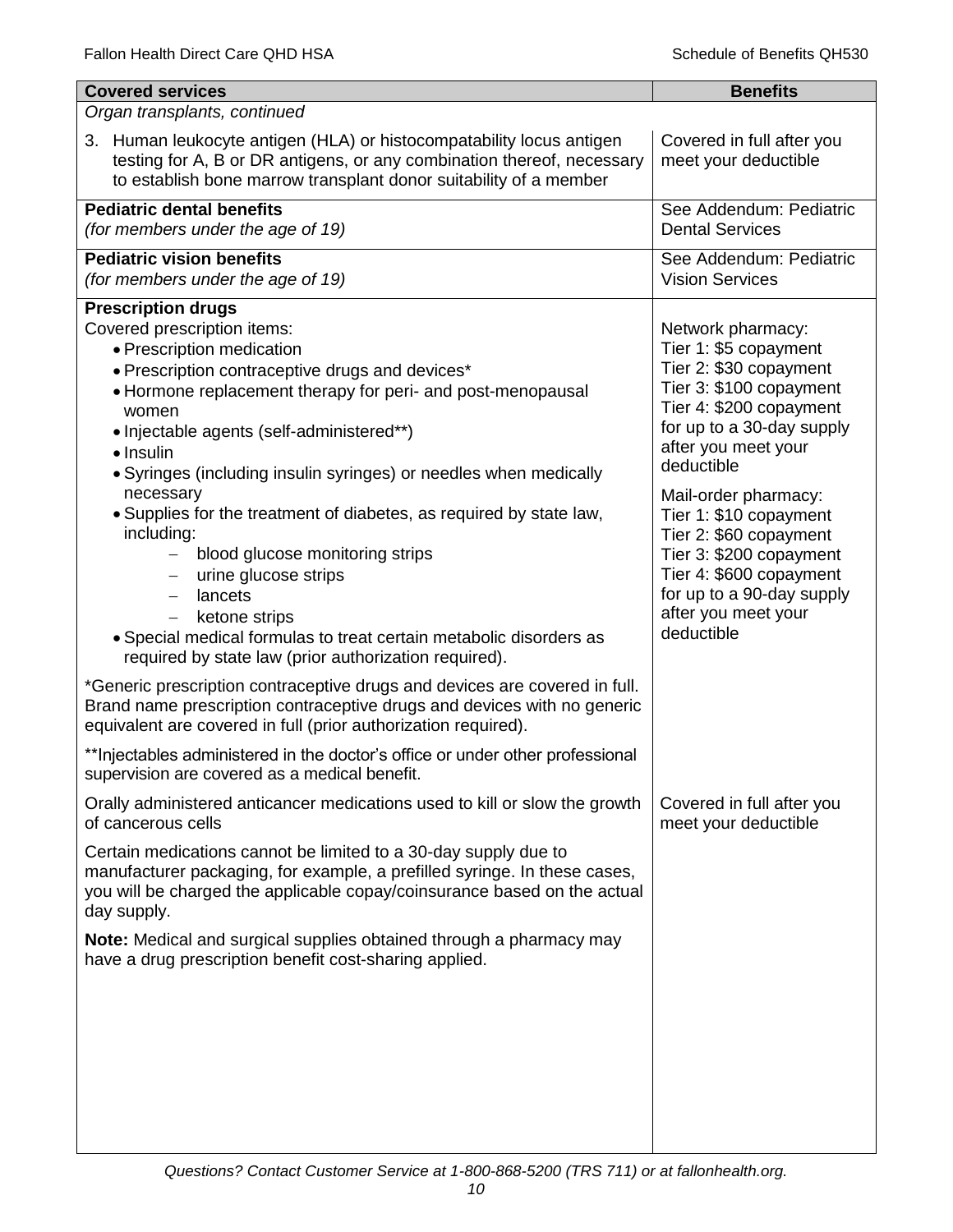|    | <b>Covered services</b>                                                                                                                                                                                                                                                                                                                                                                                                                                                                   | <b>Benefits</b> |
|----|-------------------------------------------------------------------------------------------------------------------------------------------------------------------------------------------------------------------------------------------------------------------------------------------------------------------------------------------------------------------------------------------------------------------------------------------------------------------------------------------|-----------------|
| 1. | <b>Preventive care</b><br>Routine physical exams for the prevention and detection of disease                                                                                                                                                                                                                                                                                                                                                                                              | Covered in full |
| 2. | Immunizations that are included on the formulary, that are for covered<br>medical benefits and that are ordered, supplied and administered by a<br>plan physician. If administered by a plan specialist, you will generally<br>need to obtain a referral to see the specialist.                                                                                                                                                                                                           | Covered in full |
|    | 3. A baseline mammogram for women age 35 to 40, and a yearly<br>mammogram for women age 40 and older                                                                                                                                                                                                                                                                                                                                                                                      | Covered in full |
|    | 4. Routine gynecological care services, including an annual Pap smear<br>(cytological screening) and pelvic exam                                                                                                                                                                                                                                                                                                                                                                          | Covered in full |
| 5. | Routine eye exams, once in each 12-month period                                                                                                                                                                                                                                                                                                                                                                                                                                           | Covered in full |
| 6. | Hearing and vision screening                                                                                                                                                                                                                                                                                                                                                                                                                                                              | Covered in full |
| 7. | Well-child care and pediatric services, at least six times during the<br>child's first year after birth, at least three times during the next year,<br>then at least annually until the child's sixth birthday. This includes the<br>following services, as recommended by the physician and in<br>accordance with state law:<br>physical examination<br>• history<br>measurements<br>٠<br>• sensory screening<br>• neuropsychiatric evaluation<br>• development screening and assessment | Covered in full |
| 8. | Pediatric services including:<br>• appropriate immunizations<br>• hereditary and metabolic screening at birth<br>• newborn hearing screening test performed before the newborn<br>infant is discharged from the hospital or birthing center<br>• tuberculin tests, hematocrit, hemoglobin, and other appropriate<br>blood tests and urinalysis<br>• lead screening                                                                                                                        | Covered in full |
|    | 9. Female consultations, examinations, procedures, contraceptive<br>devices, and medical services related to the use of all contraceptive<br>methods*                                                                                                                                                                                                                                                                                                                                     | Covered in full |
|    | 10. Tobacco counseling sessions with your primary physician or other<br>provider designed to create a plan to stop smoking.                                                                                                                                                                                                                                                                                                                                                               | Covered in full |
|    | * Prescription contraceptive devices are covered under the prescription<br>drug benefit.                                                                                                                                                                                                                                                                                                                                                                                                  |                 |
|    |                                                                                                                                                                                                                                                                                                                                                                                                                                                                                           |                 |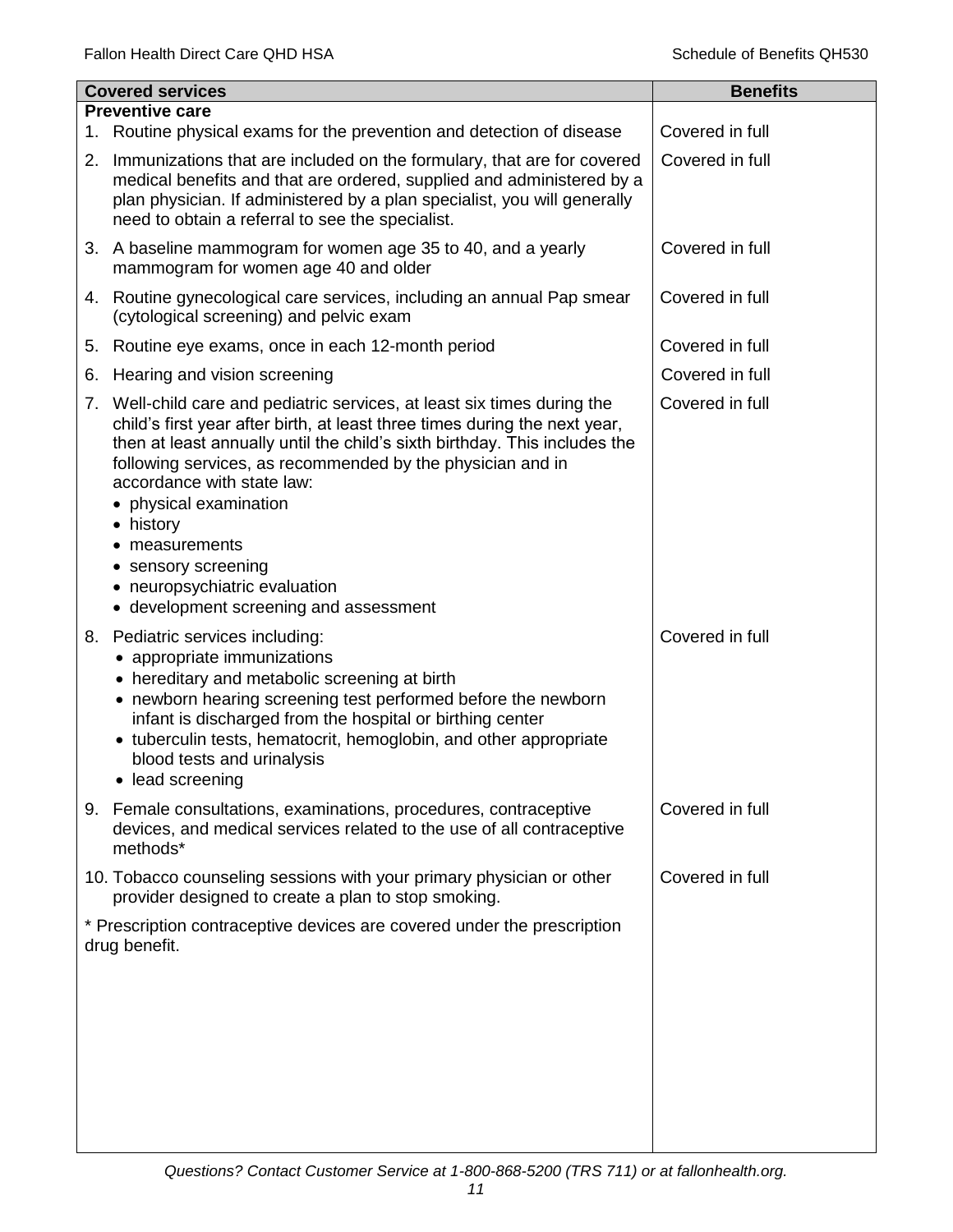|    | <b>Covered services</b>                                                                                                                                                                                                                                                                                                                                                                                                                               | <b>Benefits</b>                                                    |
|----|-------------------------------------------------------------------------------------------------------------------------------------------------------------------------------------------------------------------------------------------------------------------------------------------------------------------------------------------------------------------------------------------------------------------------------------------------------|--------------------------------------------------------------------|
|    | <b>Reconstructive surgery</b><br>Referral and prior authorization required (unless provided by a Reliant<br>Medical Group specialist and you have a Reliant Medical Group PCP)<br>1. Inpatient hospital services including room and board in a semiprivate<br>room and the services and supplies that would ordinarily be furnished<br>to you while you are an inpatient, including Massachusetts mandated<br>services for cleft lip and cleft palate | \$200 copayment per<br>admission after you meet<br>your deductible |
|    | <b>Rehabilitation and habilitation services</b><br>Referral required                                                                                                                                                                                                                                                                                                                                                                                  |                                                                    |
|    | 1. Physical and occupational therapy services are covered for up to 60<br>visits combined per benefit period when medically necessary with a<br>PCP referral. After 60 combined physical and occupational therapy<br>visits, prior authorization based on medical necessity is required for<br>additional visits.                                                                                                                                     | \$25 copayment per visit<br>after you meet your<br>deductible      |
|    | 2. Medically necessary services for the diagnosis and treatment of<br>speech, hearing and language disorders when services are provided<br>by a plan provider who is a speech-language pathologist or<br>audiologist; and at a plan facility or a plan provider's office with a PCP<br>referral. After 30 speech therapy visits, prior authorization based on<br>medical necessity is required for additional visits.                                 | \$25 copayment per visit<br>after you meet your<br>deductible      |
|    | 3. Cardiac rehabilitation services to treat cardiovascular disease in<br>accordance with state law and Department of Public Health<br>regulations                                                                                                                                                                                                                                                                                                     | \$25 copayment per visit<br>after you meet your<br>deductible      |
|    | 4. Medically necessary early intervention services delivered by a<br>certified early intervention specialist, according to operational<br>standards developed by the Department of Public Health, for children<br>from birth to their third birthday.                                                                                                                                                                                                 | Covered in full after you<br>meet your deductible                  |
|    | 5. Pulmonary rehabilitation services for chronic obstructive pulmonary<br>disease (COPD) are covered for up to two one-hour sessions per day,<br>for up to 36 lifetime sessions.                                                                                                                                                                                                                                                                      | Covered in full after you<br>meet your deductible                  |
| 1. | <b>Skilled nursing facility services</b><br>Referral and prior authorization required<br>Inpatient hospital services, for up to 100 days in each benefit period<br>provided criteria is met, including room and board in a semiprivate<br>room and the services and supplies that would ordinarily be furnished<br>to you while you are an inpatient                                                                                                  | \$200 copayment per<br>admission after you meet<br>your deductible |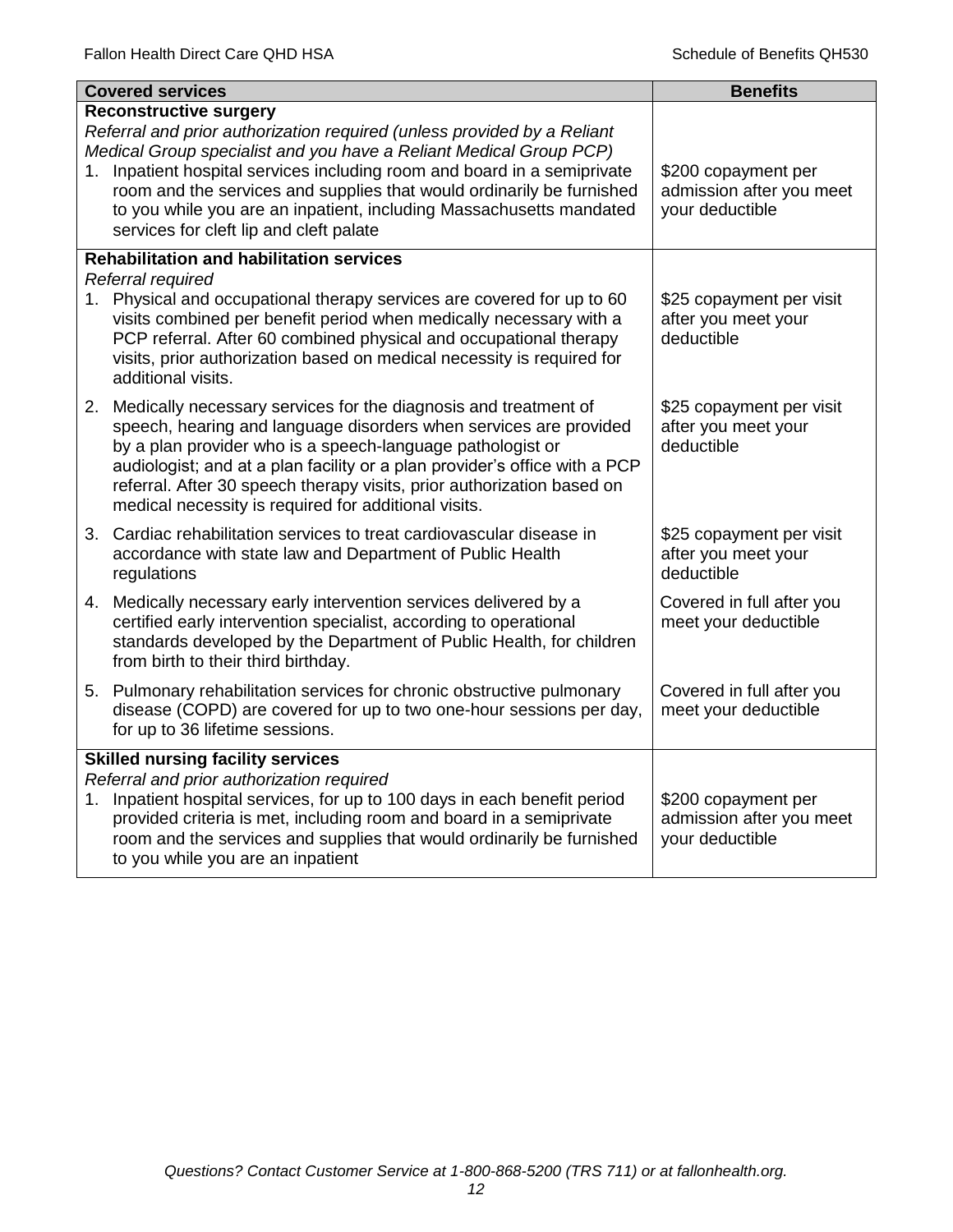# **Addendum Pediatric Dental Services**

### This addendum is part of your *Member Handbook/Evidence of Coverage*.

This addendum provides you with the cost-sharing that you are responsible for when you get covered pediatric dental care from a plan dentist for members under the age of 19. For a list of plan dentists, go to fallonhealth.org or call Customer Service at 1-800-868-5200 (TRS 711).

### Preventive and Diagnostic Services

|                                                                                                                                  | <b>Benefits</b> |
|----------------------------------------------------------------------------------------------------------------------------------|-----------------|
| <b>Preventive and Diagnostic Services</b>                                                                                        |                 |
| Comprehensive Evaluation (once per lifetime per provider or location)<br>$\bullet$                                               |                 |
| Periodic Oral Exams (two per benefit period)                                                                                     |                 |
| Limited oral evaluation (two per benefit period)                                                                                 |                 |
| Full mouth x-rays (once every 36 months per provider or location)                                                                |                 |
| Panoramic x-rays (once every 36 months per provider or location)                                                                 | Covered in full |
| Bitewing x-rays (two per benefit period)                                                                                         | after you meet  |
| Single tooth x-rays (one per visit)                                                                                              | your deductible |
| Teeth cleaning, including minor scaling procedures (two per benefit period)                                                      |                 |
| Fluoride Treatments (one per day per provider or location)                                                                       |                 |
| Space maintainers                                                                                                                |                 |
| Sealants (Please note: Sealants are not covered on previously restored<br>teeth) (Once every 36 months per provider or location) |                 |

## **Basic Covered Services**

|                                                                           | <b>Benefits</b>                   |
|---------------------------------------------------------------------------|-----------------------------------|
| <b>Basic Covered Services</b>                                             |                                   |
| Amalgam restorations (once per benefit period per tooth)                  |                                   |
| Composite resin restorations (once per benefit period per tooth)          |                                   |
| Recement crowns/onlays                                                    |                                   |
| Rebase or reline dentures (once every 24 months)                          |                                   |
| Root canals on permanent teeth (once per lifetime per tooth)              |                                   |
| Prefabricated stainless steel crowns (once per lifetime per tooth)        | 25% coinsurance                   |
| Periodontal scaling and root planning (once every 36 months)              | after you meet<br>your deductible |
| Simple extractions (once per lifetime per tooth, erupted or exposed root) |                                   |
| Surgical extractions (once per lifetime per tooth)                        |                                   |
| Vital pulpotomy                                                           |                                   |
| Apeicocectomy                                                             |                                   |
| Palliative care                                                           |                                   |
| Anesthesia                                                                |                                   |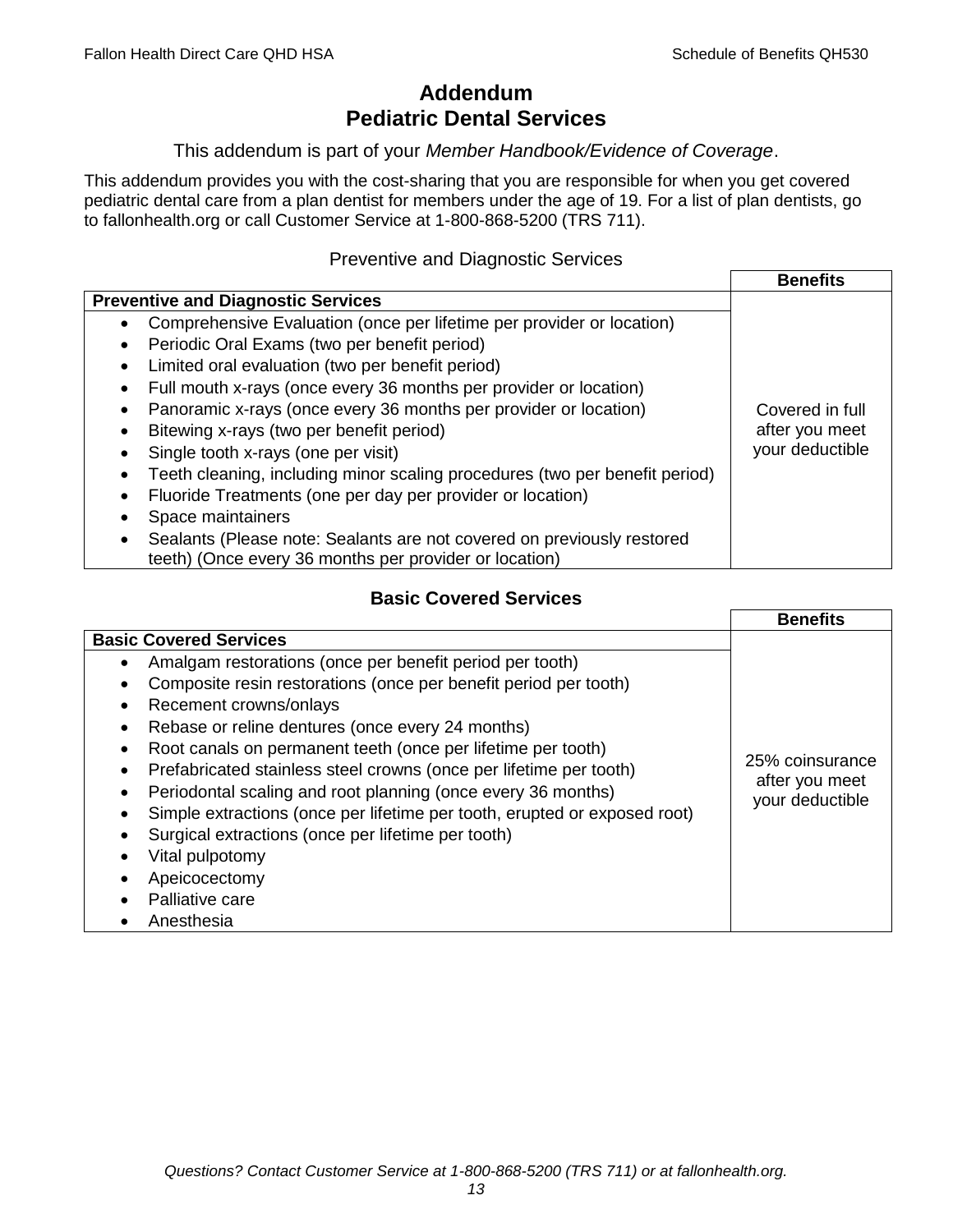## **Major Restorative Services**

|                                                                                                    | <b>Benefits</b>                                      |
|----------------------------------------------------------------------------------------------------|------------------------------------------------------|
| <b>Major Restorative Services</b>                                                                  |                                                      |
| Crown, resin (once every 60 months per tooth)<br>$\bullet$                                         | 50% coinsurance<br>after you meet<br>your deductible |
| Porcelain/ceramic crowns (once every 60 months per tooth)<br>$\bullet$                             |                                                      |
| Porcelain fused to metal/mobile/high noble crowns (once every 60 months<br>$\bullet$<br>per tooth) |                                                      |
| Partial and complete dentures (once every 84 months)                                               |                                                      |

## **Orthodontia**

|                                                                                                                                                                                                                                                                        | <b>Benefits</b>                                      |
|------------------------------------------------------------------------------------------------------------------------------------------------------------------------------------------------------------------------------------------------------------------------|------------------------------------------------------|
| Orthodontia                                                                                                                                                                                                                                                            |                                                      |
| Coverage is provided for services under the following conditions: only when<br>medically necessary; patient must have severe and handicapping malocclusion as<br>defined by HLD index score of 28 and/or one or more auto qualifiers. Prior<br>authorization required. | 50% coinsurance<br>after you meet<br>your deductible |

## **Related exclusions**

1. Any service that is not listed in this addendum is not covered.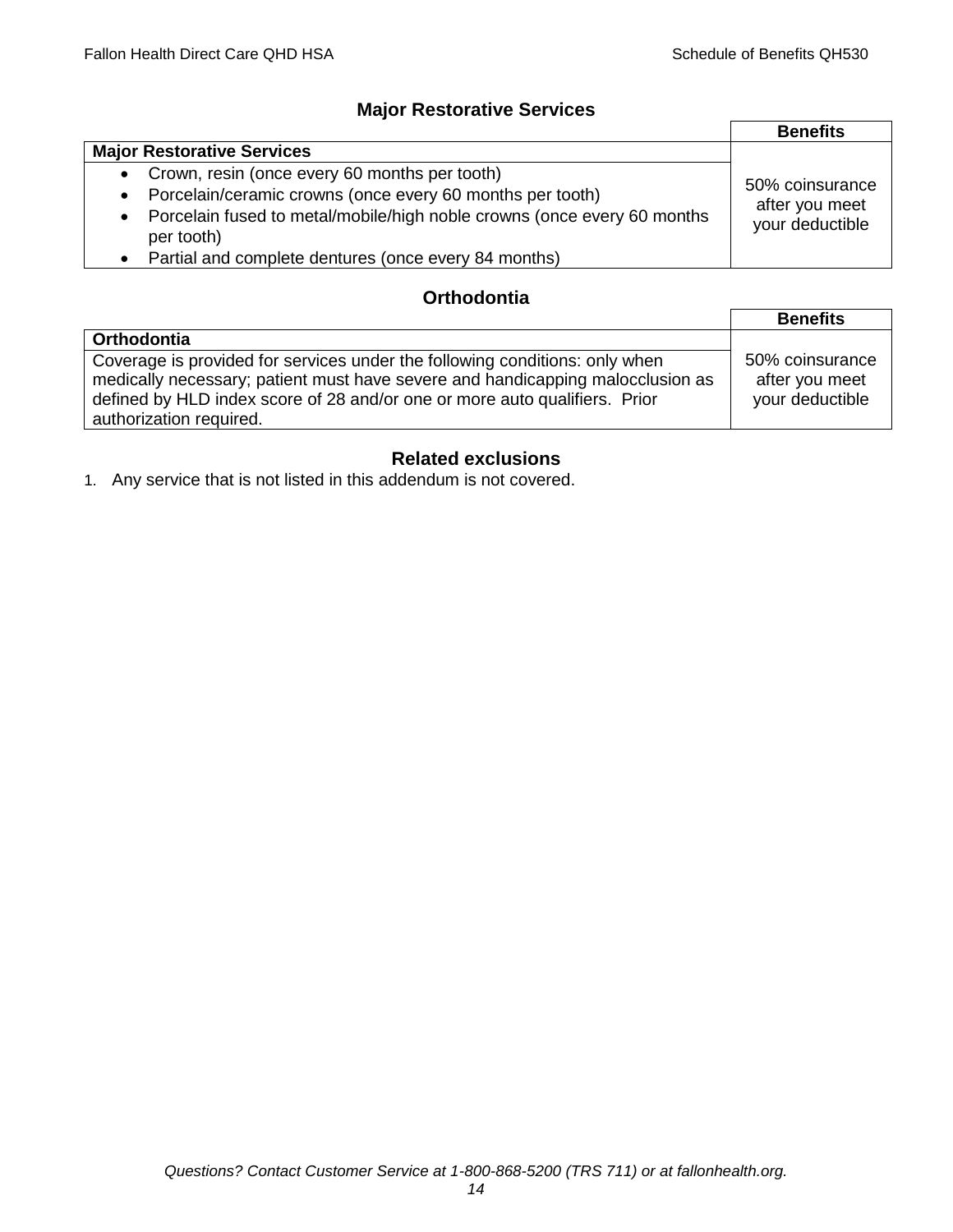# **Addendum Pediatric Vision Services**

### This addendum is part of your *Member Handbook/Evidence of Coverage*.

This addendum provides you with the cost-sharing that you are responsible for when you get covered pediatric vision care from a plan vision provider for members under the age of 19. For more information about your eye and vision care benefits, including a list of plan vision providers, go to fallonhealth.org or call Customer Service at 1-800-868-5200 (TRS 711).

| Service                                                 | Member cost                         |
|---------------------------------------------------------|-------------------------------------|
| Eye exam                                                |                                     |
| Exam with dilation as necessary, once per calendar year | \$0                                 |
| <b>Frames</b>                                           |                                     |
| One designated set, once per calendar year              | \$0                                 |
| Lenses:                                                 |                                     |
| <b>Standard lenses</b>                                  |                                     |
| Single vision                                           | \$0                                 |
| <b>Bifocal</b>                                          | \$0                                 |
| <b>Trifocal</b>                                         | \$0                                 |
| Lenticular                                              | \$0                                 |
| Progressive lenses                                      |                                     |
| Standard                                                | \$0                                 |
| Premium                                                 | \$0 for first \$120 of retail cost, |
|                                                         | 80% of any additional retail cost.  |
| Lens options                                            |                                     |
| Choice of plastic or glass lenses                       | \$0                                 |
| UV treatment                                            | \$0                                 |
| Tint – includes fashion and gradient tinting, and       | \$0                                 |
| oversized and glass-grey #3 prescription sunglass       |                                     |
| lenses                                                  |                                     |
| Standard plastic scratch coating                        | \$0                                 |
| Standard polycarbonate (kids)                           | \$0                                 |
| Plastic photosensitive lenses                           | \$0                                 |
| Other options:                                          |                                     |
| Intermediate vision lenses                              | \$0                                 |
| Standard anti-reflective                                | \$45                                |
| Photochromic plastic                                    | 80% of retail cost                  |
| <b>Blended segment lenses</b>                           | 80% of retail cost                  |
| <b>Polarized lenses</b>                                 | 80% of retail cost                  |
| Premium anti-reflective costing                         | 80% of retail cost                  |
| Ultra anti-reflective coating                           | 80% of retail cost                  |
| Hi-Index lenses                                         | 80% of retail cost                  |
| Other add-ons                                           | 80% of retail cost                  |
| Additional complete pairs of eyewear                    | 60% of retail                       |
|                                                         |                                     |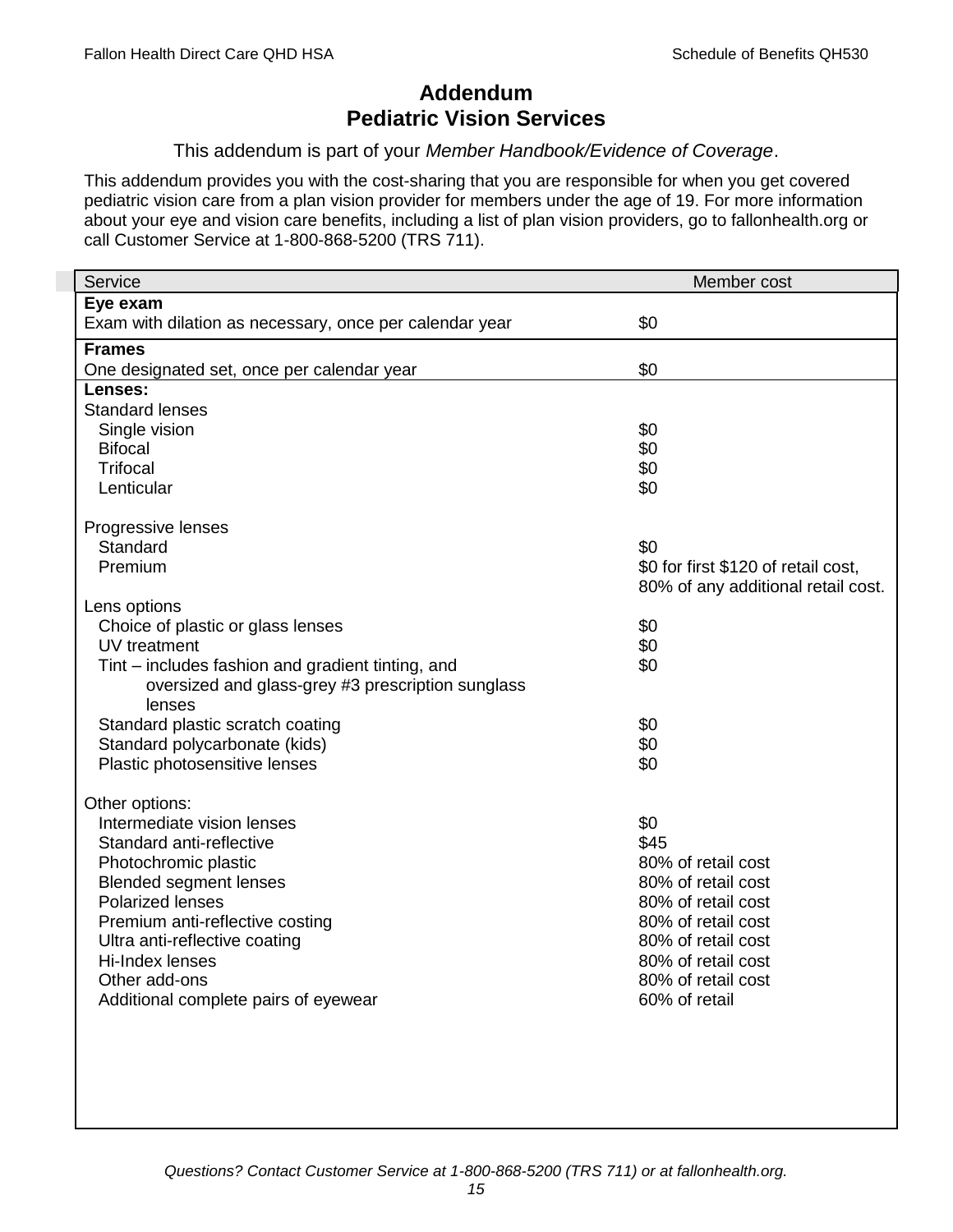| <b>Contact lenses</b><br>One pair of conventional contact lenses, in place of<br>eyeglass lenses                                                                                                                                                                                                                                  | \$0 for first \$150 of retail cost,<br>75% of any additional retail cost. |
|-----------------------------------------------------------------------------------------------------------------------------------------------------------------------------------------------------------------------------------------------------------------------------------------------------------------------------------|---------------------------------------------------------------------------|
| In place of a pair of conventional contact lenses, the<br>member may elect either of the following options:<br>Up to a 6 month supply of monthly or two-week<br>$\bullet$<br>single vision spherical or toric contact lenses<br>Up to a 3 month supply of daily disposable single<br>$\bullet$<br>vision spherical contact lenses |                                                                           |
| Standard contact lens fit and follow-up                                                                                                                                                                                                                                                                                           | Up to $$55$<br>10% discount from retail price                             |
| Premium contact lens fit and follow-up                                                                                                                                                                                                                                                                                            | 85% of retail cost                                                        |
| Additional conventional contact lenses                                                                                                                                                                                                                                                                                            | \$0                                                                       |
| Medically necessary contact lenses, in place of other<br>eyewear                                                                                                                                                                                                                                                                  |                                                                           |
| Low vision services                                                                                                                                                                                                                                                                                                               | \$0                                                                       |
| •One comprehensive low vision evaluation, once<br>every five years, when medically necessary                                                                                                                                                                                                                                      | \$0                                                                       |
| • Follow-up care, four visits in any five year period,<br>when medically necessary<br>.Low vision aids, such as high-power spectacles,<br>magnifiers, and telescopes, once every 24<br>months, when medically necessary                                                                                                           | 25% of retail cost                                                        |
| Additional discounts on vision items are available; see<br>a plan provider or contact the plan for details.                                                                                                                                                                                                                       |                                                                           |

## **Related exclusions**

- 1. Orthoptic or vision training, subnormal vision aids and any associated supplemental testing; Aniseikonic lenses.
- 2. Medical and/or surgical treatment of the eye, eyes or supporting structures.
- 3. Any eye or vision examination, or any corrective eyewear required by a policyholder as a condition of employment; Safety eyewear.
- 4. Services provided as a result of any Workers' Compensation law, or similar legislation, or required by any governmental agency or program whether federal, state or subdivisions thereof.
- 5. Non-prescription lenses and/or contact lenses.
- 6. Non-prescription sunglasses.
- 7. Two pair of glasses in lieu of bifocals.
- 8. Services rendered after the date an insured person ceases to be covered under the policy, except when vision materials ordered before coverage ended are delivered, and the services rendered to the insured person are within 31 days from the date of such order.
- 9. Services or materials provided by any other group benefit plan providing vision care.
- 10. Lost or broken lenses, frames, glasses, or contact lenses will not be replaced except in the next benefit period when vision materials would become available.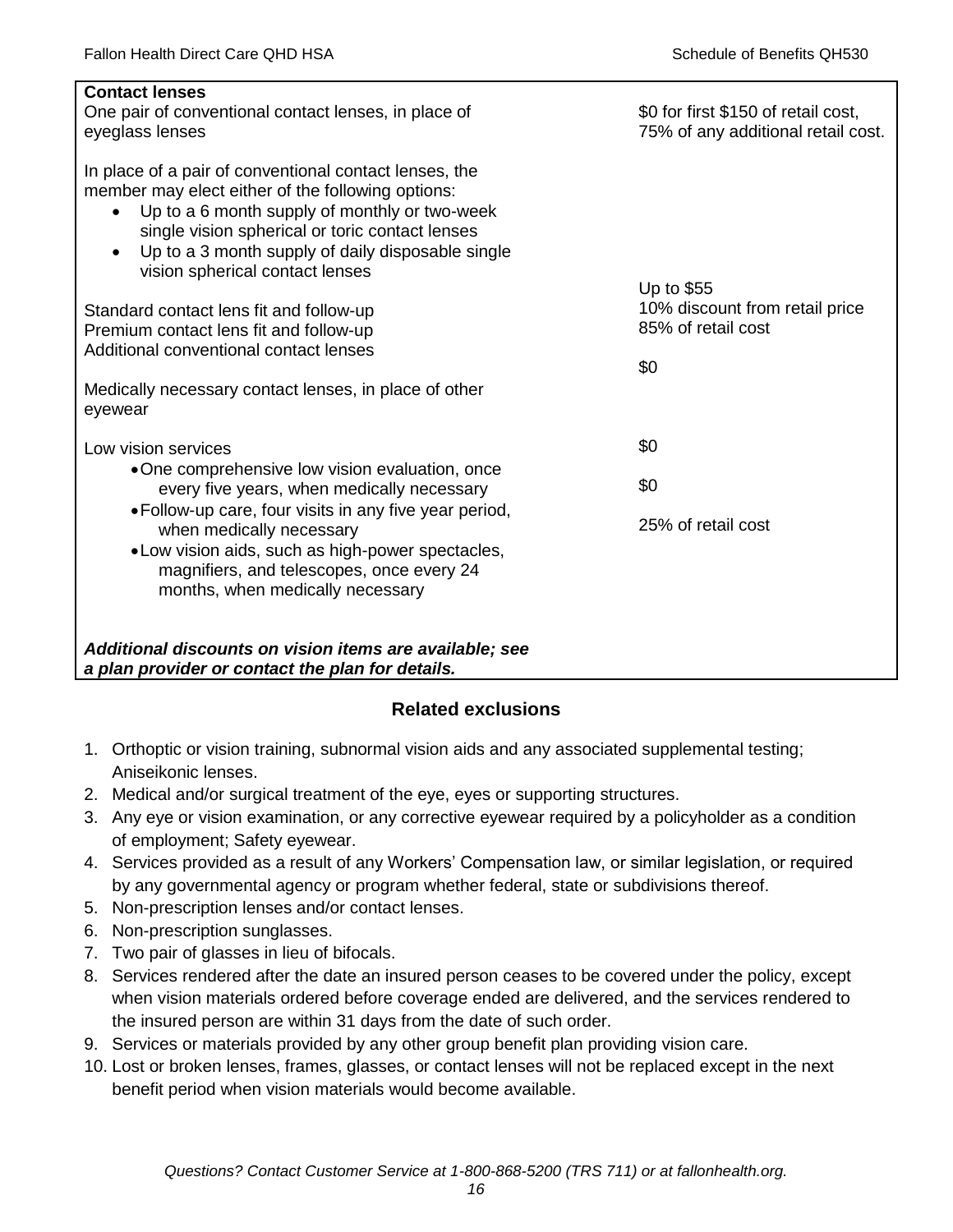# Notice of nondiscrimination

Fallon Health complies with applicable Federal civil rights laws and does not discriminate on the basis of race, color, national origin, age, disability or sex. Fallon does not exclude people or treat them differently because of race, color, national origin, age, disability or sex.

Fallon Health:

- Provides free aids and services to people with disabilities to communicate effectively with us, such as:
	- o Qualified sign language interpreters
	- $\circ$  Written information in other formats (large print, audio, accessible electronic formats, other formats)
- Provides free language services to people whose primary language is not English, such as:
	- o Qualified interpreters
	- o Information written in other languages

If you need these services, contact Customer Service at the phone number on the back of your member ID card, or by email at cs@fallonhealth.org.

If you believe that Fallon Health has failed to provide these services or discriminated in another way on the basis of race, color, national origin, age, disability or sex, you can file a grievance with:

Compliance Director Fallon Health 10 Chestnut St. Worcester, MA 01608

Phone: 1-508-368-9988 (TRS 711) Email: compliance@fallonhealth.org

You can file a grievance in person or by mail, fax or email. If you need help filing a grievance, the Compliance Director is available to help you.

You can also file a civil rights complaint with the U.S. Department of Health and Human Services, Office for Civil Rights, electronically through the Office for Civil Rights Complaint Portal, available at https://ocrportal.hhs.gov/ocr/portal/lobby.jsf, or by mail or phone at:

U.S. Department of Health and Human Services 200 Independence Avenue SW., Room 509F, HHH Building Washington, D.C., 20201

Phone: 1-800-368-1019 (TDD: 1-800-537-7697)

Complaint forms are available at http://www.hhs.gov/ocr/office/file/index.html.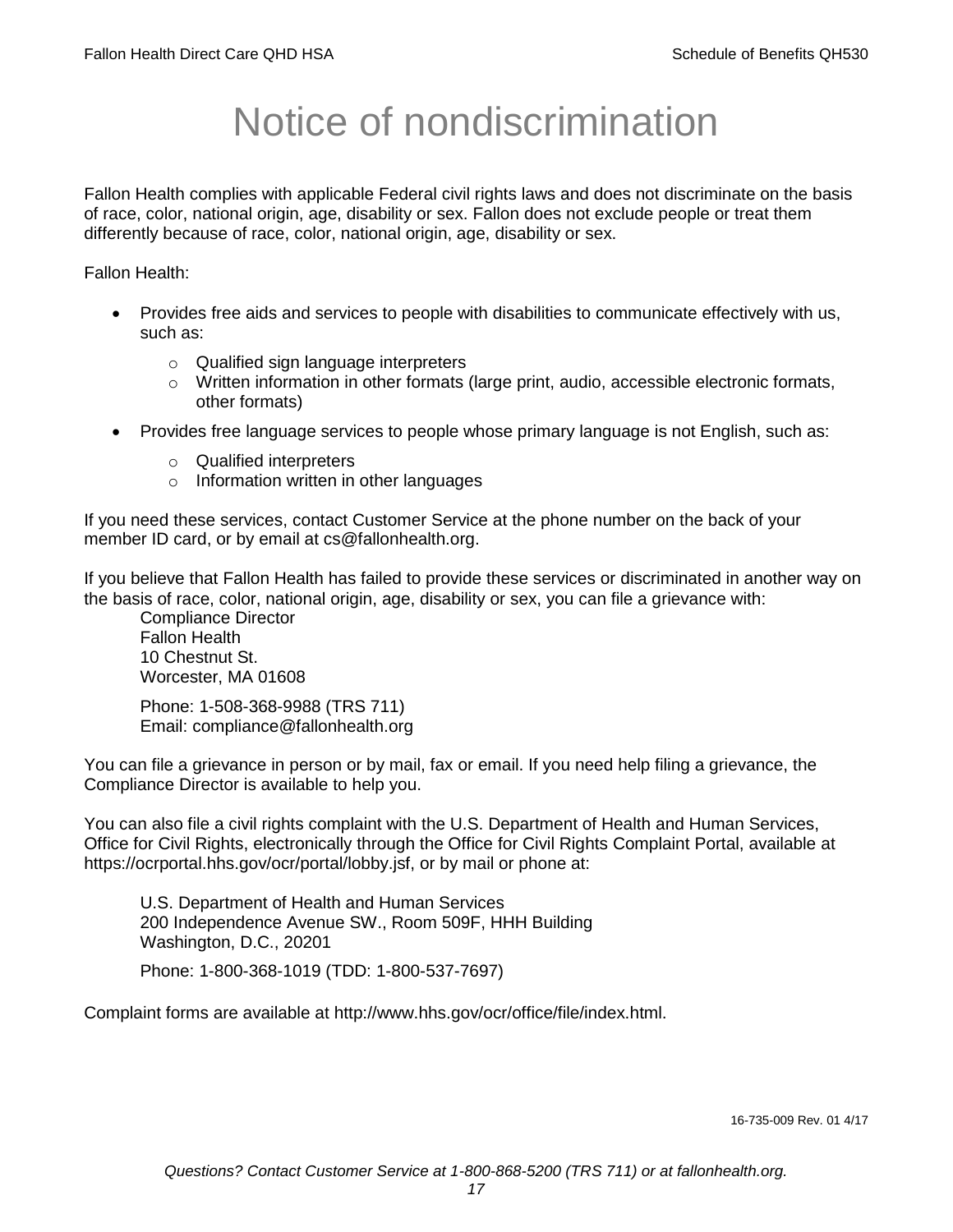# Important!

If you, or someone you're helping, has questions about Fallon Health, you have the right to get help and information in your language at no cost. To talk to an interpreter, call 1-800-868-5200.

### **Spanish:**

Si usted, o alguien a quien usted está ayudando, tiene preguntas acerca de Fallon Health, tiene derecho a obtener ayuda e información en su idioma sin costo alguno. Para hablar con un intérprete, llame al 1-800-868-5200.

### **Portuguese:**

Se você, ou alguém a quem você está ajudando, tem perguntas sobre o Fallon Health, você tem o direito de obter ajuda e informação em seu idioma e sem custos. Para falar com um intérprete, ligue para 1-800-868-5200.

### **Chinese:**

如果您,或是您正在協助的對象,有關於[插入項目的名稱 Fallon Health 方面的問題,您有權利免費以您的母語得到幫助和訊息。洽詢一位翻譯員,請撥電話 [在此插入數字 1- 800-868-5200.

### **Haitian Creole:**

Si oumenm oswa yon moun w ap ede gen kesyon konsènan Fallon Health, se dwa w pou resevwa asistans ak enfòmasyon nan lang ou pale a, san ou pa gen pou peye pou sa. Pou pale avèk yon entèprèt, rele nan 1-800-868-5200.

### **Vietnamese:**

Nếu quý vị, hay người mà quý vị đang giúp đỡ, có câu hỏi về Fallon Health, quý vị sẽ có quyền được giúp và có thêm thông tin bằng ngôn ngữ của mình miễn phí. Để nói chuyện với một thông dịch viên, xin gọi 1-800-868-5200.

### **Russian:**

Если у вас или лица, которому вы помогаете, имеются вопросы по поводу Fallon Health, то вы имеете право на бесплатное получение помощи и информации на вашем языке. Для разговора с переводчиком позвоните по телефону 1-800-868-5200.

### **Arabic:**

إن كان لديك أو لدى شخص تساعده أسئلة بخصوص Health Fallon، فلديك الحق في الحصول على المساعدة والمعلومات الضرورية بلغتك من دون اية تكلفة .للتحدث مع مترجم اتصل ب .1-800-868-5200

## **Khmer/Cambodian:**

ប្រសិនបរើអ្នក ឬនរណាម្ននក់ដែលអ្នកកំពុងដែដួយ ម្ននសំណួរអ្៎ពី Fallon Health បេ, អ្នកម្ននសិេធិេេួលជំនួយនិងព័ែ៌ម្នន បៅកនុងភាសា ររស់អ្នក រោយម្ិនអ្ស់រ្ំ ក់ ។ ដររំម្ រនី ិយាយជាម្ួយអ្នក កែប្រ សូ ម្ 1-800-868-5200 ។

*Questions? Contact Customer Service at 1-800-868-5200 (TRS 711) or at fallonhealth.org.*